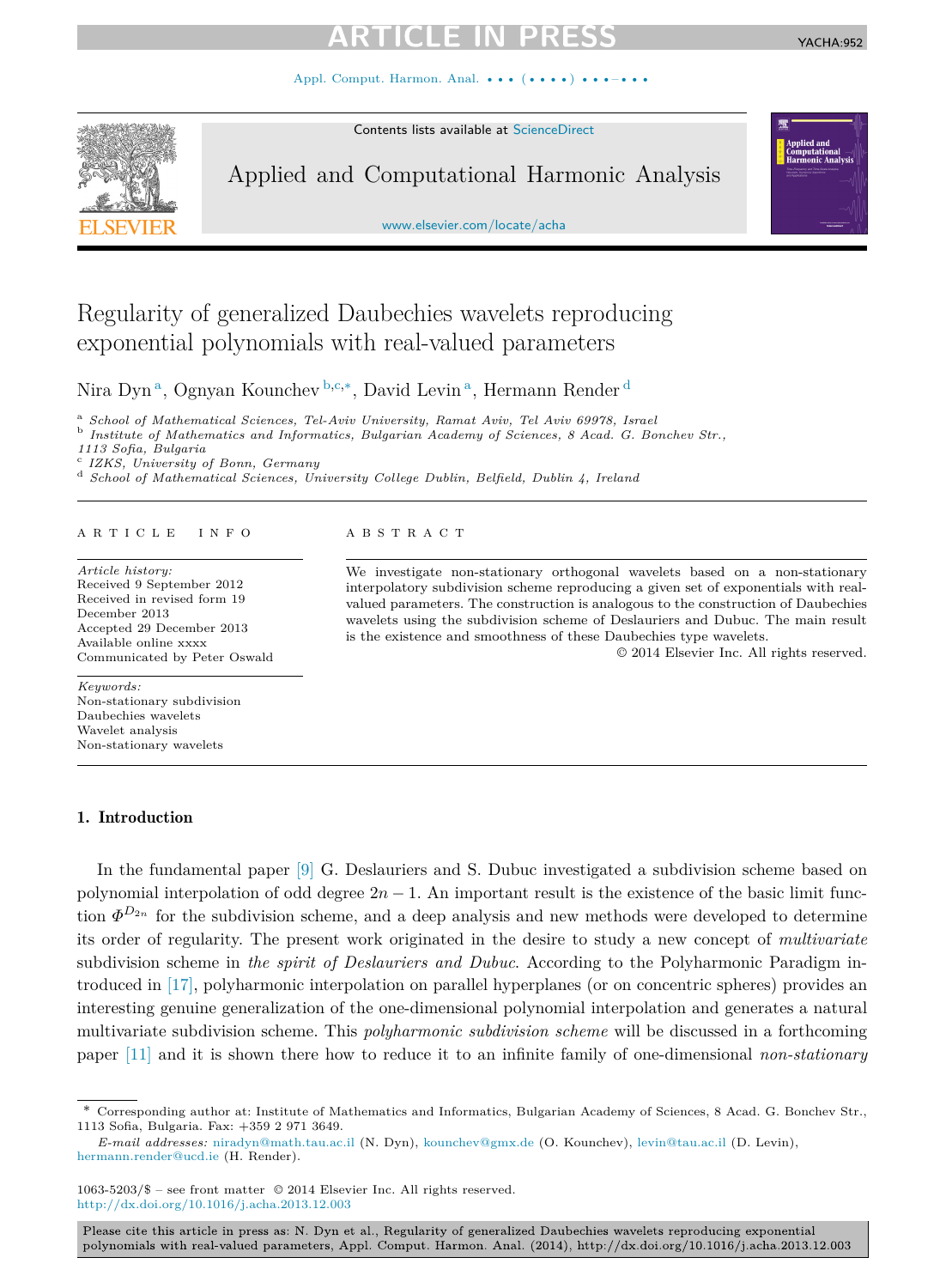# TICI E IN P

## 2 *N. Dyn et al. / Appl. Comput. Harmon. Anal. ••• (••••) •••–•••*

subdivision schemes reproducing exponential polynomials of special type. It is a remarkable fact that the notion of non-stationary subdivision is so essential for the multivariate subdivision.

In a parallel direction, the study of non-stationary subdivision schemes reproducing general exponential polynomials was initiated in 2003 in [\[13\],](#page-18-0) where the main results of Deslauriers and Dubuc were generalized. In particular, the existence of a basic limit function was established and its order of regularity was estimated. The subdivision scheme depends on a given vector of numbers  $(\lambda_1, \ldots, \lambda_n)$  (with possible repetitions); this scheme reproduces the linear space  $E(\lambda_1, \ldots, \lambda_n)$  spanned by all exponential polynomials  $t^s e^{\lambda_j t}$ , with integers *s* satisfying  $0 \le s \le \mu_j - 1$ , where  $\mu_j$  is the number of occurrences of  $\lambda_j$  in the vector  $(\lambda_1, \ldots, \lambda_n)$ . The scheme is characterized by a family of symbols  $\{a^{[k]}(z)\}_{k\in\mathbb{Z}}$ , where  $a^{[k]}(z)$  defines the refinement rule at level *k*.

It is well known that subdivision schemes and wavelet analysis are intimately related subjects. Indeed, Daubechies wavelets are closely related to the subdivision schemes of Deslauriers and Dubuc: the autocorrelation function of the Daubechies scaling function is equal to the basic limit function  $\Phi^{D_{2n}}$  of the Deslauriers–Dubuc scheme (see [\[7,32\],](#page-17-0) or Section [5](#page-11-0) below).

The purpose of the present paper is to provide an analogous construction of generalized Daubechies wavelets based on non-stationary subdivision schemes reproducing the space  $E(\lambda_1,\ldots,\lambda_n)$  for a given real vector  $(\lambda_1, \ldots, \lambda_n)$ . In Section [5](#page-11-0) we provide the construction of the non-stationary Daubechies masks as appropriate square roots of masks of non-stationary Deslauriers–Dubuc type subdivision schemes, and we give a rigorous proof for the existence of the generalized Daubechies scaling function.

The main result of the paper is contained in Section [6:](#page-14-0) an estimate of the regularity of the generalized Daubechies scaling function, and consequently, an estimate of the regularity of the generalized Daubechies wavelets. An important technical tool is here the concept of *asymptotically equivalent* subdivision schemes developed in [\[15\].](#page-18-0) Given the real-valued parameters  $\lambda_1, \ldots, \lambda_n$  we prove the existence of non-stationary Daubechies masks leading to a subdivision scheme reproducing the corresponding space  $E(\lambda_1, \ldots, \lambda_n)$ , *which is asymptotically equivalent to the classical subdivision scheme generating Daubechies scaling functions*. The proof of this important fact depends on an appropriate choice of the Daubechies masks at each level. With this choice we are able to estimate from below the order of smoothness of the generalized Daubechies scaling function: we make this by comparing the rate of decay of the Fourier transform of the classical Daubechies scaling function with that of the generalized Daubechies scaling function. Let us emphasize that this method provides an estimate from below for the smoothness but it does not give us a proof of *our conjecture* that *the order of regularity of the new Daubechies type wavelets reproducing the space*  $E(\lambda_1, \ldots, \lambda_n)$ , *is equal to the order of regularity of the classical Daubechies wavelets reproducing polynomials of degree*  $\leq n - 1$ . Let us mention that the regularity results of the present paper are essential for estimating the regularity of the multivariate polyharmonic subdivision schemes and the corresponding multivariate wavelets in [\[11\].](#page-18-0)

There is a substantial overlap between the present article and the work of C. Vonesch, T. Blu and M. Unser in [\[35\].](#page-18-0) Our approach is written from the standpoint of subdivision schemes which leads in a very natural way to the corresponding filters. The article [\[35\]](#page-18-0) favorizes the standpoint of wavelet and filter bank design and it is shown there that many results and techniques of classical multiresolution analysis, briefly MRA, carry over to non-stationary MRA (except that all filters and scaling functions depend on the scale of the multiresolution). The authors in [\[35\]](#page-18-0) used the fundamental results in [\[15\]](#page-18-0) for introducing non-stationary Daubechies-type wavelets reproducing a family of exponentials  $\{e^{\lambda_j t}\}_{j=1}^n$  even for complex-valued parameters  $\{\lambda_j\}$ . However, there are some key differences with the present paper which we now review. Firstly, the authors in [\[35\]](#page-18-0) did not discuss the regularity of the corresponding wavelets which is of high importance for theoretical and practical aspects of the wavelets. Secondly, it was not known to the authors of [\[35\]](#page-18-0) that for *symmetric and real-valued* exponential parameters  $\{\lambda_i\}$  the shortest-possible symbols are always positive on the unit circle, a result which has already been proved in [\[28\]](#page-18-0) in 1996. In [\[35\]](#page-18-0) it was shown by examples that the symbol is in general not positive for complex parameters. They concluded that in this general setting it may be necessary to introduce symbols that have longer support than in the standard Deslauriers–Dubuc scheme, so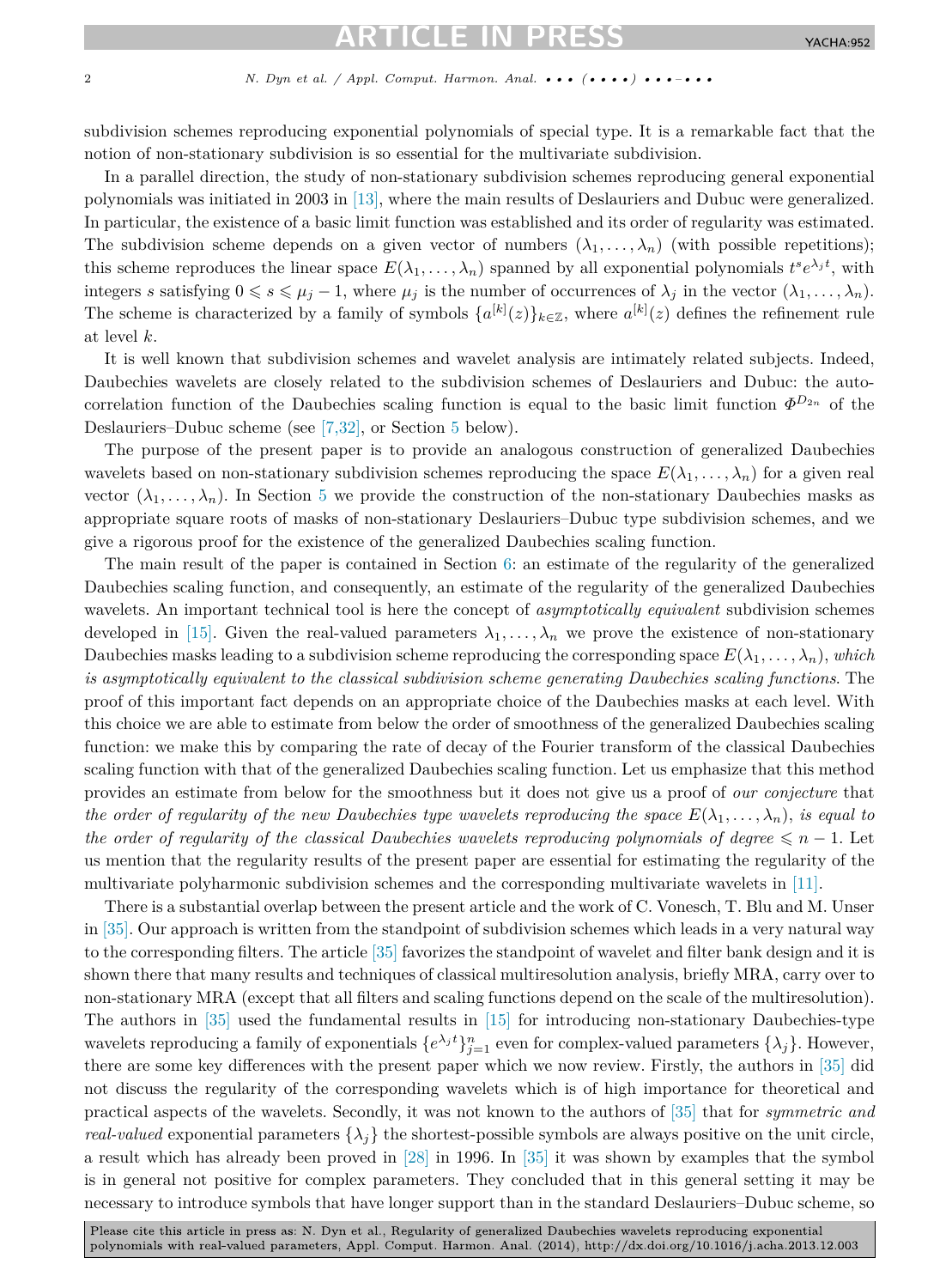that they are positive and thus amenable to spectral factorization. Moreover [\[35\]](#page-18-0) also discusses biorthogonal wavelets and contains a wealth of additional information about non-stationary MRA. Let us also mention that non-stationary MRA and Wavelet Analysis which reproduce exponentials have been discussed in [\[8\].](#page-17-0) These classes appear in a natural way in the context of multivariate polyspline wavelets, see [\[17\].](#page-18-0) Finally let us mention that there are other systems of Daubechies-like non-stationary wavelets in the literature and we refer to the work of M. Berkolaiko and I. Novikov in [\[1\],](#page-17-0) see also [\[33\].](#page-18-0)

The paper is organized as follows: In Section 2 we provide an introduction to non-stationary subdivision schemes and to the concept of asymptotically equivalent subdivision schemes developed in [\[15\]](#page-18-0) which is a key ingredient in our proofs of the regularity results. Section [3](#page-6-0) is devoted to subdivision schemes for exponential polynomials and we give an estimate from below of the order of regularity of the basic limit function. In Section [4](#page-10-0) we briefly review the topic of non-stationary multiresolution analysis. In Section [5](#page-11-0) we construct the generalized Daubechies scaling functions via subdivision schemes. Section [6](#page-14-0) contains the main results about the order of regularity of the generalized Daubechies scaling functions. The short Section [7](#page-15-0) provides the construction of the generalized Daubechies wavelets using a non-stationary MRA.

Finally, we introduce some notations:  $\mathbb{N}_0$  denotes the set of all natural numbers including zero,  $\mathbb Z$  denotes the set of all integers and we denote by  $2^{-k}\mathbb{Z}$  the grid  $\{j/2^k: j \in \mathbb{Z}\}$ . By  $C^{\ell}(\mathbb{R})$  we denote the set of all functions  $f : \mathbb{R} \to \mathbb{R}$  which are  $\ell$ -times continuously differentiable where  $\ell \in \mathbb{N}_0$ . The Fourier transform of an integrable function  $f : \mathbb{R} \to \mathbb{R}$  is defined by

$$
\hat{f}(\omega) = \int_{-\infty}^{\infty} f(x)e^{-ix\omega} dx.
$$

# 2. Basics in non-stationary subdivision schemes

In this section we briefly recall notations and definitions used in non-stationary subdivision schemes for functions on the real line. The formal definition of a subdivision scheme is the following:

Definition 1. A (non-stationary) subdivision scheme  $S_0$  is given by a family of sequences  $(a_j^{[k]})_{j\in\mathbb{Z}}$  of real numbers indexed by  $k \in \mathbb{N}_0$ , called the *masks at level*  $k$ , such that  $a_j^{[k]} \neq 0$  only for finitely many  $j \in \mathbb{Z}$ . Given a sequence of numbers  $f^{0}(j)$ ,  $j \in \mathbb{Z}$ , one defines inductively a sequence of functions  $f^{k+1}: 2^{-(k+1)}\mathbb{Z} \to \mathbb{C}$ by the rule

$$
f_j^{k+1} := f^{k+1}\left(\frac{j}{2^{k+1}}\right) = \sum_{l \in \mathbb{Z}} a_{j-2l}^{[k]} f^k\left(\frac{l}{2^k}\right) \text{ for } j \in \mathbb{Z}.
$$

If for each  $k \in \mathbb{N}_0$  the masks  $(a_j^{[k]})_{j \in \mathbb{Z}}$  are identical the scheme is said to be **stationary**. The subdivision scheme is called **interpolatory** if for all  $k \geq 0$  and  $j \in \mathbb{Z}$  there holds

$$
f_{2j}^{k+1}=f_j^k.
$$

An important tool in subdivision schemes is the *symbol*  $a^{[k]}$  of the subdivision scheme, defined by

$$
a^{[k]}(z) := \sum_{j \in \mathbb{Z}} a_j^{[k]} z^j
$$

which is a Laurent polynomial since we assume that the sequence  $a_j^{[k]}$ ,  $j \in \mathbb{Z}$ , has finite support. We identify the subdivision scheme  $S_0$  by its masks  $(a_j^{[k]})_{j\in\mathbb{Z}}$ ,  $k \in \mathbb{N}_0$ , or its symbols  $a^{[k]}$ ,  $k \in \mathbb{N}_0$ . It is clear that a subdivision scheme is stationary if and only if  $a^{[k]}(z) = a(z)$ , for all  $k \in \mathbb{N}_0$ . Moreover the scheme is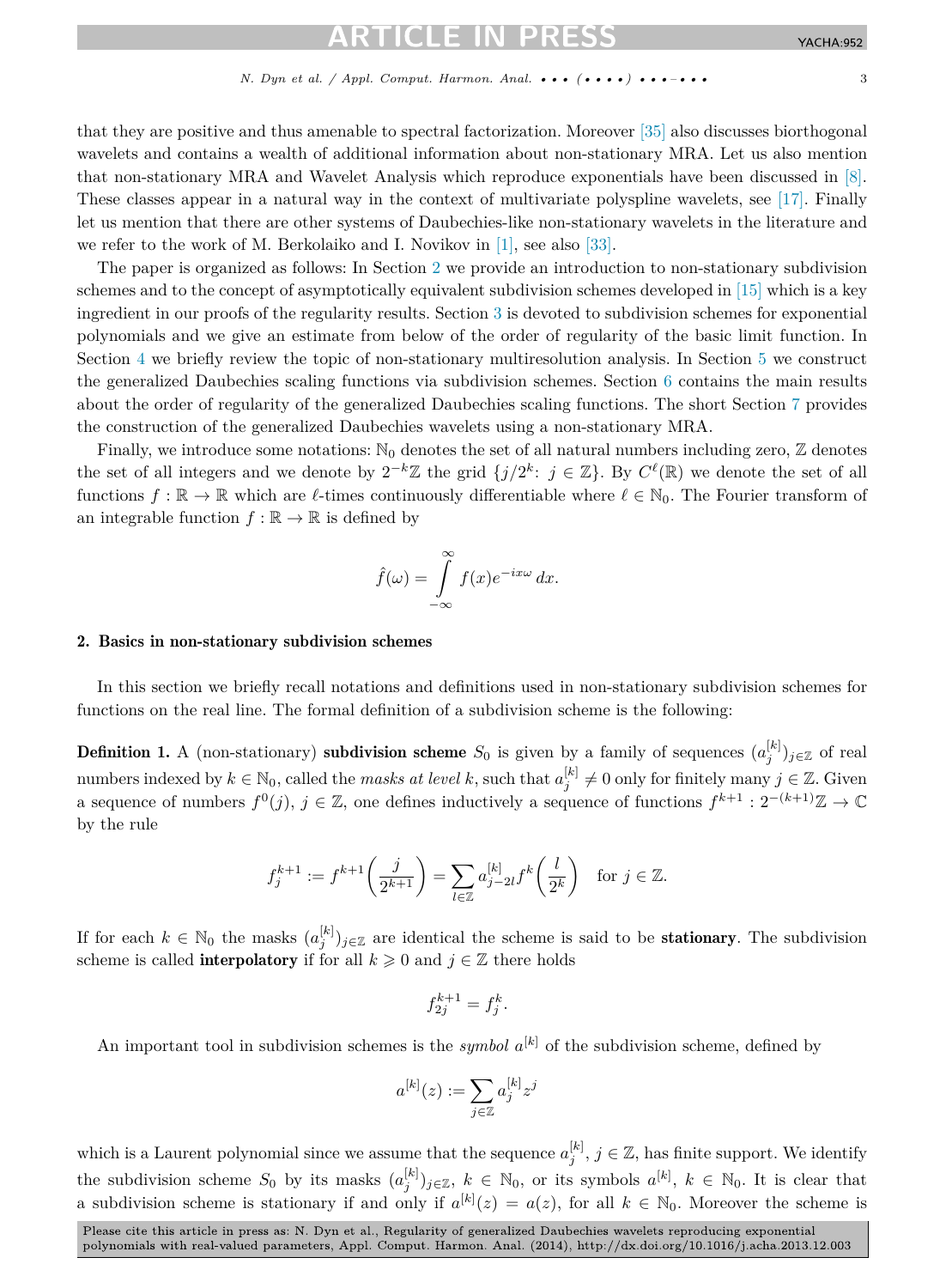<span id="page-3-0"></span>

interpolatory if and only if  $a_{2j}^{[k]} = \delta_{0,j}$ , for all  $j \in \mathbb{Z}$  and  $k \in \mathbb{N}_0$ ; here  $\delta_{0,j}$  is the Kronecker symbol. In terms of the symbol  $a^{[k]}$  it is easy to prove that this is equivalent to the identity

$$
a^{[k]}(z) + a^{[k]}(-z) = 2, \quad z \in \mathbb{C} \setminus \{0\}.
$$

**Definition 2.** Let  $\ell \in \mathbb{N}_0$ . A subdivision scheme  $S_0$  is called  $C^{\ell}$ -**convergent** if for any bounded initial sequence  ${f_j^0}_{j\in\mathbb{Z}}$  there exists  $F \in C^{\ell}(\mathbb{R})$  such that

$$
\lim_{k \to \infty} \sup_{j \in \mathbb{Z}} \left\{ \left| F(j2^{-k}) - f_j^k \right| \right\} = 0.
$$

The function *F* is called the **limit function of the subdivision scheme** for the initial sequence  $\{f_j^0\}_{j\in\mathbb{Z}}$ . The limit function for the initial data function  $f_j^0 = \delta_{0j}$  is called the **basic limit function** of the scheme and it is denoted by  $\Phi_0$ .

A subdivision scheme is called **convergent** if it is just  $C<sup>0</sup>$ -convergent. A central problem in the theory of subdivision schemes is to estimate the order of regularity of a limit function whenever it exists. Let us remark that for an *interpolatory* scheme the limit function *F* in Definition 2 is easily computed for dyadic numbers  $t = \frac{j}{2^k}$  with  $k \geq 0$  and  $j \in \mathbb{Z}$  through the values  $f_j^k$ , and convergence of the scheme asks whether it has a continuous extension over the whole R.

**Remark 3.** It is easy to see that for a convergent subdivision scheme  $S_0$  with symbols  $a^{[k]}(z) := \sum_{j=-N}^{N} a_j^{[k]} z^j$ for all  $k \in \mathbb{N}_0$ , the support of the basic limit function  $\Phi_0$  is contained in  $[-N, N]$ .

In the non-stationary case the following concept is of importance:

**Definition 4.** Let  $S_0$  be a subdivision scheme given by the masks  $(a_j^{[k]})_{j\in\mathbb{Z}}$ . For any natural number  $m \in \mathbb{N}_0$ define a new subdivision scheme  $S_m$  by means of the masks of level  $k$ :

$$
a^{[k],m}(z) := a^{[k+m]}(z) \quad \text{for all } k \in \mathbb{N}_0.
$$

The following result is proved in [\[14\]:](#page-18-0)

**Theorem 5.** *If*  $S_0$  *is a convergent subdivision scheme then*  $S_m$  *is convergent for any*  $m \in \mathbb{N}_0$ *. The basic limit function of this scheme is denoted by*  $\Phi_m$ .

The following result is well-known, see e.g. the proof of Theorem 2.1 in [\[6\],](#page-17-0) for further results see also [\[30\].](#page-18-0)

**Proposition 6.** Let  $S_0$  be a subdivision scheme with symbols  $a^{[k]}(z)$  for each level  $k \in \mathbb{N}_0$ , such that

- (i)  $a_j^{[k]} = 0$  *for all*  $|j| > N$  *and all*  $k \in \mathbb{N}_0$  *for some fixed integer*  $N > 0$ *,*
- (ii) *there is a constant*  $M > 0$  *such that*  $|a^{[k]}(e^{i\omega})| \leq M$  *for all*  $k \in \mathbb{N}_0$  *and*

$$
\sum_{k=0}^{\infty} \left| \frac{1}{2} a^{[k]}(1) - 1 \right| < \infty.
$$

*Then the infinite product*

$$
\prod_{k=1}^{\infty} \frac{1}{2} a^{[k-1]} \big( e^{i \omega 2^{-k}} \big)
$$

*converges uniformly on compact subsets of* R*.*

Please cite this article in press as: N. Dyn et al., Regularity of generalized Daubechies wavelets reproducing exponential polynomials with real-valued parameters, Appl. Comput. Harmon. Anal. (2014), http://dx.doi.org/10.1016/j.acha.2013.12.003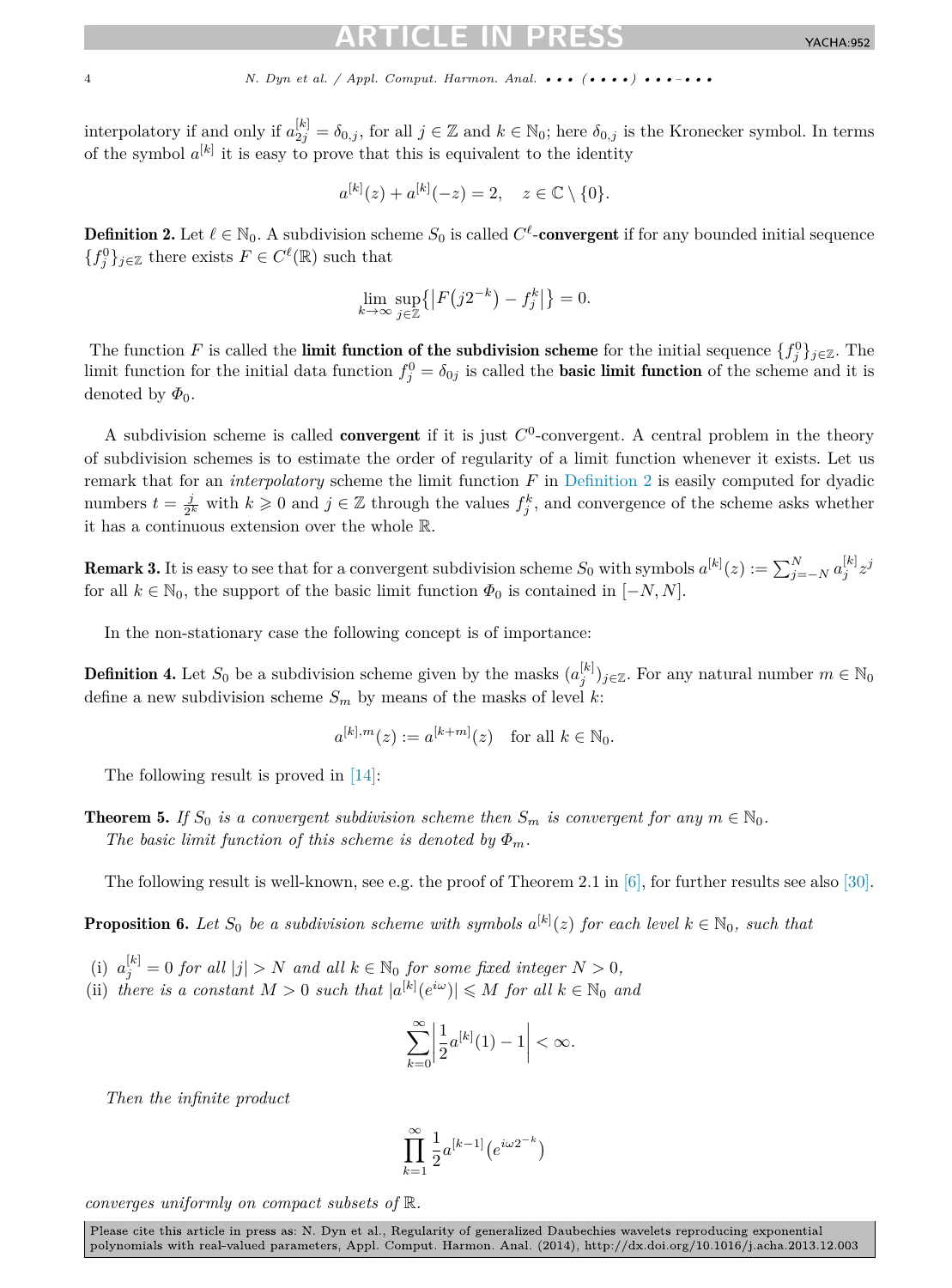<span id="page-4-0"></span>Note that by [Remark 3](#page-3-0) the basic limit function  $\Phi_0$  of a convergent subdivision scheme satisfying (i) in [Proposition 6](#page-3-0) has compact support. Hence the continuous function  $\Phi_0$  is integrable and square integrable. It follows that the Fourier transform  $\Phi_0$  of  $\Phi_0$  is well-defined, continuous and square integrable.

**Proposition 7.** Let  $S_0$  be a convergent subdivision scheme with symbols  $a^{[k]}(z)$  for each level  $k \in \mathbb{N}_0$ , satis*fying* (i) *and* (ii) *in [Proposition](#page-3-0)* 6*. Then*

$$
\widehat{\Phi_0}(\omega) = \prod_{k=1}^{\infty} \frac{1}{2} a^{[k-1]} \left( e^{i \omega 2^{-k}} \right).
$$

Definition 8. A subdivision scheme  $S_0$  with masks  $(a_j^{[k]})_{j\in\mathbb{Z}}$  for  $k\in\mathbb{N}_0$  reproduces a continuous function  $f: \mathbb{R} \to \mathbb{C}$  at level  $k \in \mathbb{N}_0$  if for all  $j \in \mathbb{Z}$ 

$$
f\left(\frac{j}{2^{k+1}}\right) = \sum_{l \in \mathbb{Z}} a_{j-2l}^{[k]} f\left(\frac{l}{2^k}\right).
$$
 (1)

We say that  $S_0$  **reproduces**  $f$  **step-wise** if it reproduces  $f$  at each level  $k \in \mathbb{N}_0$ .

Let us note that in [\[14, p.](#page-18-0) 31] and [\[10\]](#page-17-0) a slightly different terminology is used for the above notions.

Theorem 9 below extends Theorem 2.3 in [\[13\]](#page-18-0) which was formulated only for interpolatory schemes. (We will apply this later to Daubechies schemes which are not interpolatory.) For a proof we refer to an extended version of the present paper in [\[12\]:](#page-18-0)

**Theorem 9.** Let  $S_0$  be a subdivision scheme with masks  $(a_j^{[k]})_{j\in\mathbb{Z}}$ ,  $k \in \mathbb{N}_0$ . Then for  $r = 0, \ldots, \mu - 1$  the *functions*  $f_r(x) = x^r e^{\lambda x}$  *are reproduced step-wise by*  $S_0$  *if and only if for all*  $k \in \mathbb{N}_0$  *there holds* 

$$
a^{[k]}(-\exp(-2^{-(k+1)}\lambda)) = 0
$$
 and  $a^{[k]}(\exp(-2^{-(k+1)}\lambda)) = 2$ 

*and*

$$
\frac{d^r}{dz^r} a^{[k]} \big( \pm \exp\left(-2^{-(k+1)}\lambda\right) \big) = 0, \quad r = 1, \dots, \mu - 1. \tag{2}
$$

It is easy to see that a function  $f : \mathbb{R} \to \mathbb{C}$  is reproduced step-wise by a subdivision scheme if and only if for the data function  $f^{0}(j) := f(j)$  one has

$$
f^k\bigg(\frac{j}{2^k}\bigg) = f\bigg(\frac{j}{2^k}\bigg).
$$

From this it is easy to see that a convergent and step-wise reproducing subdivision scheme is reproducing in the following sense:

**Definition 10.** A convergent subdivision scheme  $S_0$  with masks  $(a_j^{[k]})_{j\in\mathbb{Z}}$  for  $k \in \mathbb{N}_0$ , is reproducing a continuous function  $f: \mathbb{R} \to \mathbb{C}$  if the limit function for the data function  $f(j), j \in \mathbb{Z}$ , is equal to  $f(x)$ .

Remark 11. In the definition of a convergent scheme some authors require bounded data.

An important concept for the investigation of non-stationary subdivision schemes is the following notion introduced in [\[15\]:](#page-18-0)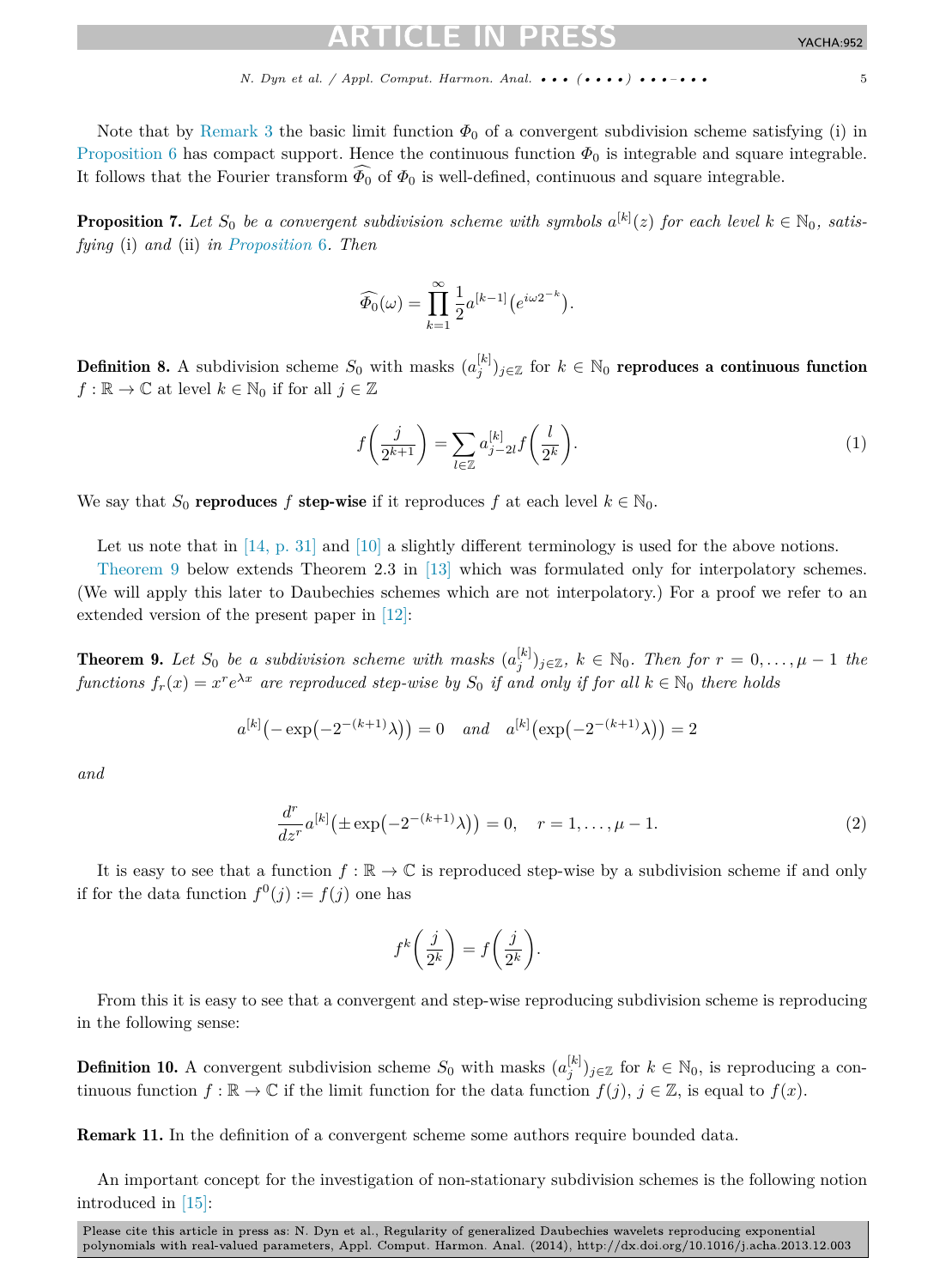<span id="page-5-0"></span>**Definition 12.** Two subdivision schemes  $S_a$  and  $S_b$  with masks  $(a_j^{[k]})_{j \in \mathbb{Z}}$  and  $(b_j^{[k]})_{j \in \mathbb{Z}}$  for  $k \in \mathbb{N}_0$ , respectively, are called asymptotically equivalent if

$$
\sum_{k=0}^{\infty} \sum_{j \in \mathbb{Z}} |a_j^{[k]} - b_j^{[k]}| < \infty. \tag{3}
$$

We will also say that the two masks are asymptotically equivalent.

Remark 13. The following simple observation will be very useful in our further considerations: If for some constant  $C > 0$  the two subdivision schemes  $S_a$  and  $S_b$  satisfy the exponential estimate

$$
\max_{j \in \mathbb{Z}} \left| a_j^{[k]} - b_j^{[k]} \right| \leqslant C \cdot 2^{-k} \quad \text{for all } k \in \mathbb{N}_0,
$$
\n
$$
\tag{4}
$$

then they satisfy (3), and hence, they are asymptotically equivalent.

Suppose that for some integer  $N > 0$ , the masks  $(a_j^{[k]})_{j \in \mathbb{Z}}$ ,  $k \in \mathbb{N}_0$ , and  $(b_j^{[k]})_{j \in \mathbb{Z}}$ ,  $k \in \mathbb{N}_0$ , have support in the set  $\{-N,\ldots,N\}$ , i.e.  $a_j^{[k]} = b_j^{[k]} = 0$  for  $|j| > N$ . Then it is easy to see that  $a^{[k]}$ ,  $k \in \mathbb{N}_0$ , and  $b^{[k]}$ ,  $k \in \mathbb{N}_0$ , satisfy estimate (4) if and only if for any  $R > 1$  there exists  $D > 0$  such that

$$
|a^{[k]}(z) - b^{[k]}(z)| \le D \cdot 2^{-k}
$$
 (5)

for all  $k \in \mathbb{N}_0$  and for all  $z \in \mathbb{C}$  with  $1/R \leqslant |z| \leqslant R$ .

The following elementary result provides a sufficient method for constructing asymptotically equivalent subdivision schemes. As one of the referees pointed out to us, a short proof depends on Vieta's formulas for expressing the coefficients of a polynomial by it roots and the fact that the product of several sequences  ${s<sub>k</sub><sup>(i)</sup>}_{k \in \mathbb{N}}$  with the property  $|s<sub>k</sub><sup>(i)</sup> - 1| = O(2<sup>-k</sup>)$ , has the same property. Alternatively the reader may consult Theorem 14 in [\[12\].](#page-18-0)

**Theorem 14.** Let  $m \in \mathbb{N}_0$  and assume that  $p^{[k]}(z)$  and  $p(z)$  are polynomials of degree  $m$  for each  $k \in \mathbb{N}_0$ *defined as*

$$
p^{[k]}(z) = c^{[k]} \prod_{j=1}^{m} (z - \alpha_j^{[k]})
$$
 and  $p(z) = c \prod_{j=1}^{m} (z - \alpha_j)$ 

for some complex numbers  $c^{[k]}$ , c, and  $\alpha_j^{[k]}$  and  $\alpha_j$ , for  $j = 1, ..., m$ , and  $k \in \mathbb{N}_0$ . Suppose that there exists *a constant*  $D_m > 0$  *such that for all*  $k \in \mathbb{N}_0$  *and*  $j = 1, \ldots, m$ 

$$
\left|\alpha_j^{[k]} - \alpha_j\right| \leqslant D_m 2^{-k} \quad \text{and} \quad \left|c^{[k]} - c\right| \leqslant D_m 2^{-k}.\tag{6}
$$

*Then*  $p^{[k]}(z)$ ,  $k \in \mathbb{N}_0$ , and  $p(z)$ ,  $k \in \mathbb{N}_0$ , are close by an exponential estimate of the type (4), hence, by *Remark* 13 *they are asymptotically equivalent.*

The next result is a direct consequence of the fact that a simple root of a polynomial is a locally Lipschitz function of its coefficients:

**Theorem 15.** Assume that  $p^{[k]}(z)$  and  $p(z)$  are polynomials of degree  $\leq m$  for each  $k \in \mathbb{N}_0$  and assume that *for each*  $R > 0$  *there exists a constant*  $C_m(R)$  *such that for all*  $k \in \mathbb{N}_0$  *and*  $|z| \le R$ 

$$
|p^{[k]}(z) - p(z)| \leq C_m(R)2^{-k}.
$$
 (7)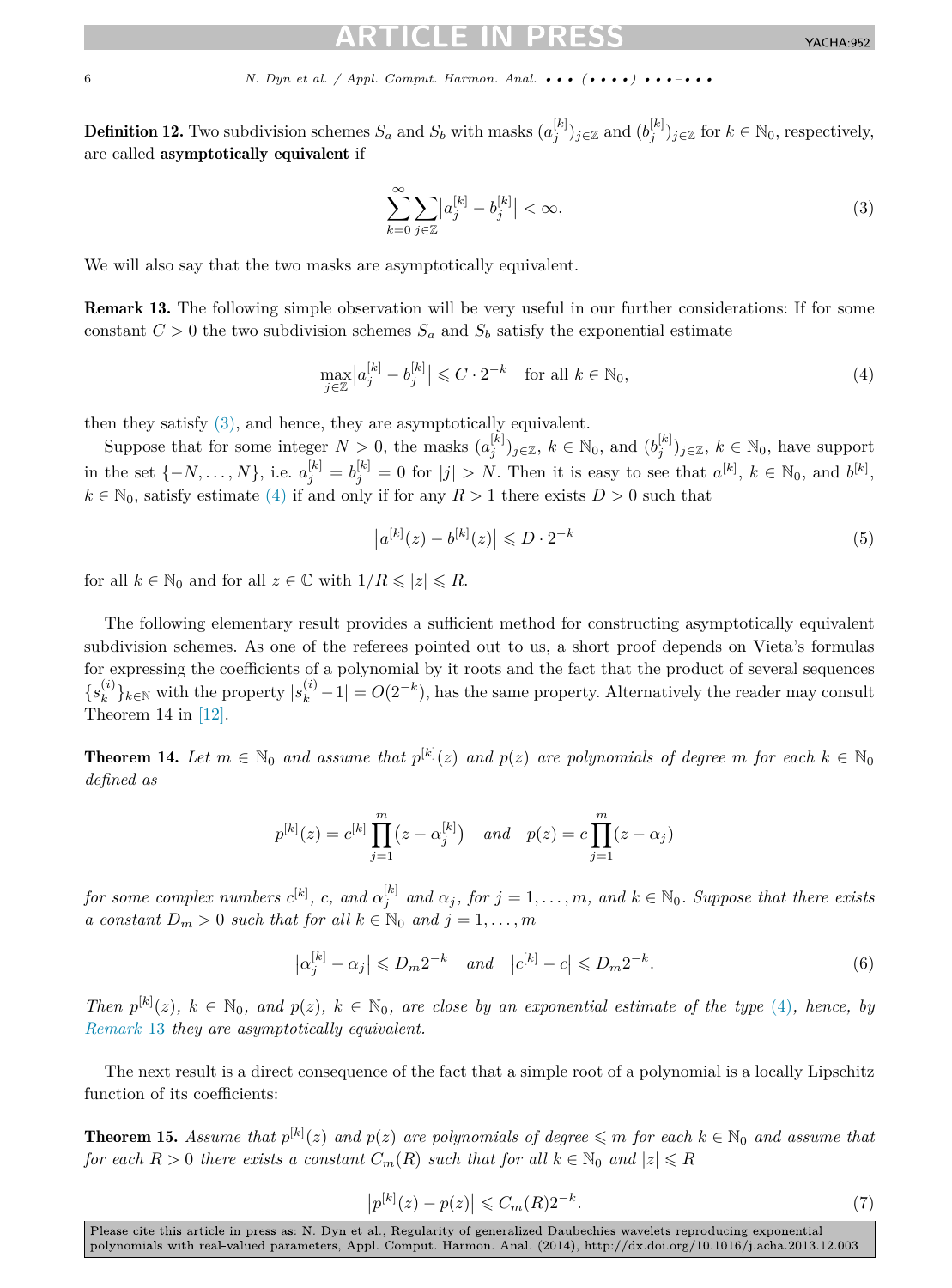<span id="page-6-0"></span>*If*  $\alpha$  *is a simple zero of*  $p(z)$  *then there exists*  $k_0 \in \mathbb{N}_0$  *and a constant*  $\rho > 0$  *such that for each natural number*  $k \ge k_0$  *there exists a zero*  $\alpha^{[k]}$  *of*  $p^{[k]}(z)$  *with* 

$$
\left|\alpha^{[k]}-\alpha\right| \leqslant \rho 2^{-k} \quad \text{for all } k \geqslant k_0.
$$

# 3. Subdivision schemes based on exponential interpolation and regularity of the basic limit function

The classical 2*n*-point Deslauriers–Dubuc subdivision scheme is defined via interpolation of polynomials of degree  $2n - 1$ , see [\[9\].](#page-17-0) We shall denote its symbol by  $D_{2n}(z)$  which has the form

$$
D_{2n}(z) = \sum_{|j| \le 2n-1} p_j z^j.
$$
 (8)

The scheme of Deslauriers and Dubuc is interpolatory, i.e.,  $p_{2j} = \delta_{0,j}$ , for all  $j \in \mathbb{Z}$ , or equivalently

$$
D_{2n}(z) + D_{2n}(-z) = 2, \quad \text{for all } z \in \mathbb{C} \setminus \{0\}.
$$
 (9)

According to [\[9\]](#page-17-0) the symbol  $D_{2n}(z)$  satisfies condition

$$
\frac{d^j}{dz^j}D_{2n}(-1) = 0, \quad \text{for } j = 0, \dots, 2n - 1.
$$
 (10)

Together, conditions (10) and (9) constitute a linear system which uniquely determines the symbol  $D_{2n}(z)$ of the Deslauriers and Dubuc scheme and it can be written in the form

$$
D_{2n}(z) = \left(\frac{1+z}{2}\right)^{2n} b_{D_{2n}}(z).
$$

Let us mention that condition (10) means that polynomials of degree  $\leq 2n - 1$  are reproduced by the subdivision scheme.

Now we turn to subdivision schemes for exponential polynomials. Let *L* be the linear differential operator given by

$$
L = \left(\frac{d}{dx} - \lambda_0\right) \cdots \left(\frac{d}{dx} - \lambda_N\right).
$$

Complex-valued solutions *f* of the equation *Lf* = 0 are called *L*-*polynomials* or *exponential polynomials* or just *exponentials*. We shall denote the set of all solutions of  $Lf = 0$  by  $E(\lambda_0, \dots, \lambda_N)$  which is a linear span of the following set of functions:

$$
\left\{x^k e^{\lambda_j x} : 0 \leqslant j \leqslant N, 0 \leqslant k \leqslant \mu_j - 1\right\};
$$

here  $\mu_j$  is the multiplicity of  $\lambda_j$  in the vector  $(\lambda_0, \ldots, \lambda_N)$ , i.e. the number of times the value  $\lambda_j$  occurs in  $(\lambda_0, \ldots, \lambda_N)$ .

Throughout this article we shall assume that  $\lambda_0, \ldots, \lambda_N$  are real numbers. This assumption implies that  $E(\lambda_0,\ldots,\lambda_N)$  is a space spanned by an **extended Chebyshev system**, cf. [\[31,24\].](#page-18-0) In particular, for any pairwise distinct points  $t_0, \ldots, t_N$  and data values  $y_0, \ldots, y_N$ , there exists a unique element  $p \in E(\lambda_0, \ldots, \lambda_N)$ with  $p(t_i) = f_i(t_j)$  for  $j = 0, \ldots, N$ , i.e. *p* is interpolation exponential polynomial.

Given real numbers  $\lambda_0, \ldots, \lambda_{2n-1}$  one can define the *subdivision scheme based on interpolation in*  $E(\lambda_0,\ldots,\lambda_{2n-1})$ : the new value  $f^{k+1}(j/2^{k+1})$  is computed by constructing the unique function  $p_j^k$ *j* ∈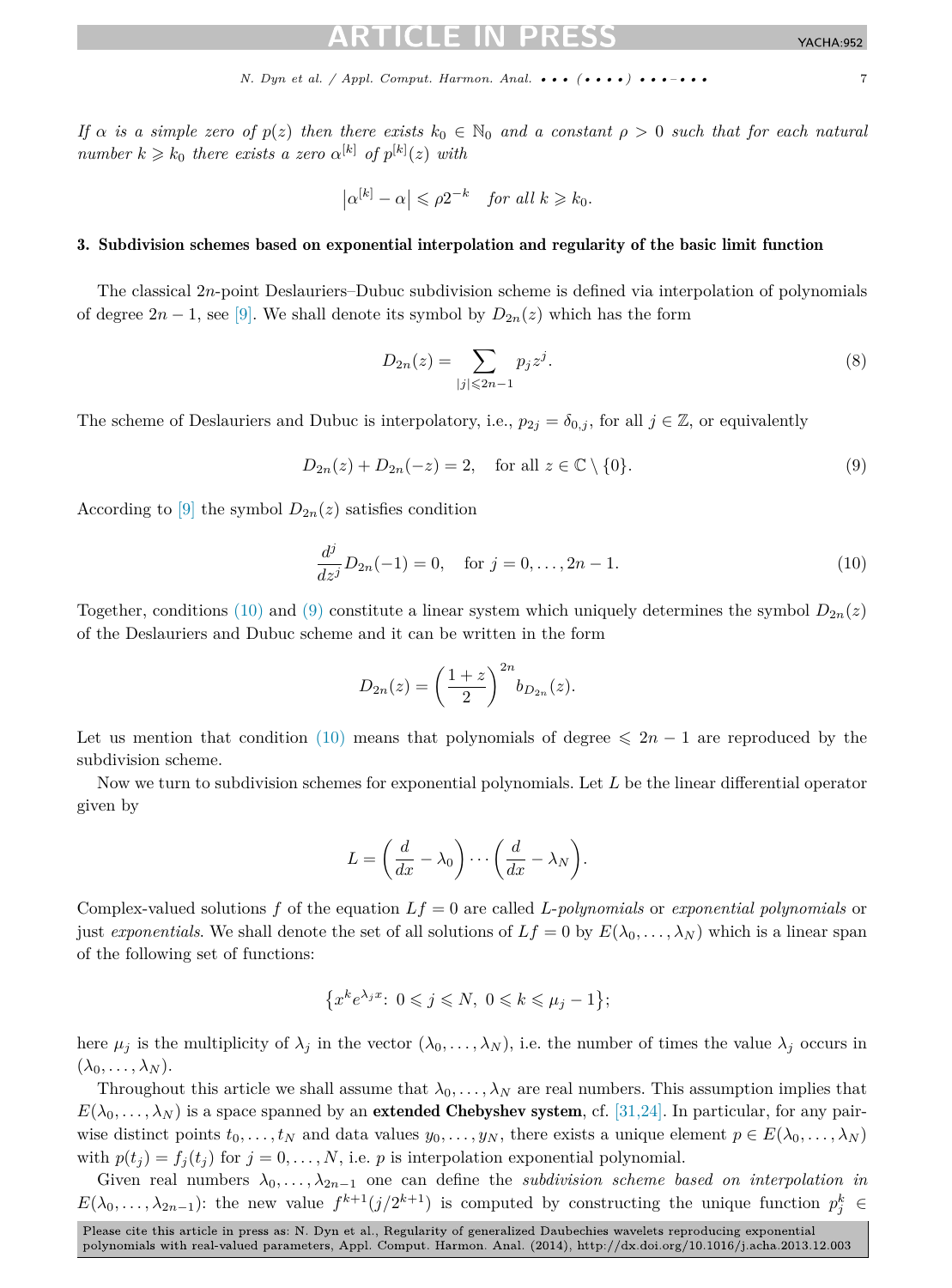<span id="page-7-0"></span>*E*( $\lambda_0, \ldots, \lambda_{2n-1}$ ) interpolating the previous data  $f^k((j + l)/2^k)$  for  $l = -n + 1, \ldots, n$ , and putting  $f^{k+1}(j/2^{k+1}) = p_j^k(j/2^{k+1})$  (see [\[28\]](#page-18-0) for details). Then the symbols of this scheme are of the form

$$
a^{[k]}(z) = \sum_{|j| \le 2n-1} a_j^{[k]} z^j
$$

and since the scheme is interpolatory one has

$$
a^{[k]}(z) + a^{[k]}(-z) = 2, \quad z \in \mathbb{C} \setminus \{0\}.
$$
 (11)

Due to the interpolatory definition of the subdivision it is clear that each function  $f \in E(\lambda_0, \ldots, \lambda_{2n-1})$  is reproduced step-wise by the scheme, and [Theorem 9](#page-4-0) implies that

$$
\frac{d^s}{dz^s}a^{[k]}(-\exp(-2^{-(k+1)}\lambda_j)) = 0, \quad s = 0, \dots, \mu_j - 1,\tag{12}
$$

where  $\mu_j$  is the *multiplicity* of  $\lambda_j$ . Hence the subdivision scheme based on interpolation in  $E(\lambda_0, \ldots, \lambda_{2n-1})$ is completely characterized by (11) and (12). In the terminology of [\[13\]](#page-18-0) this is the *even-order, symmetric and minimal rank scheme reproducing*  $E(\lambda_0, \ldots, \lambda_{2n-1})$ . Note that the Deslauriers–Dubuc scheme is a special case by taking  $\lambda_0 = \cdots = \lambda_{2n-1} = 0$ , reproducing the space of algebraic polynomials  $\Pi_{2n-1}$ . Let us put

$$
z_j^{[k]} = \exp(-2^{-(k+1)}\lambda_j), \quad j = 0, \dots, 2n - 1.
$$

By means of  $(12)$  we can write

$$
a^{[k]}(z) = \left(\prod_{j=1}^{2n} \frac{z + z_j^{[k]}}{2}\right) b^{[k]}(z)
$$
\n(13)

which defines the important functions  $b^{[k]}(z)$  to be used later on.

**Definition 16.** For given real numbers  $\lambda_0, \ldots, \lambda_{2n-1}$  let us denote by  $S_0^{\Lambda_{2n}}$  the subdivision scheme with symbols  $a^{[k]}$ ,  $k \in \mathbb{N}_0$ , satisfying (11) and (12).

In the rest of the paper we shall use the notation given in Definition 16. According to [Definition 4,](#page-3-0) for any natural number  $m \in \mathbb{N}_0$ ,  $S_{m}^{\Lambda_{2n}}$  is a subdivision scheme given by the symbols

$$
a^{[k],m}(z) = a^{[k+m]}(z) \quad \text{for } k \in \mathbb{N}_0.
$$
\n(14)

**Remark 17.** It is easy to see that the subdivision scheme  $S_m^{A_{2n}}$  is again an *even-order*, *symmetric and minimal rank scheme reproducing*  $E(\lambda_0/2^m, \ldots, \lambda_{2n-1}/2^m)$ .

Many properties of the subdivision scheme  $S_m^{\Lambda_{2n}}$  for exponential polynomials can be derived from its polynomial counterpart, the Deslauriers–Dubuc scheme. The key to these results is found in the following observation in [\[13, Theorem 2.7\].](#page-18-0)

**Proposition 18.** The subdivision scheme  $S_m^{\Lambda_{2n}}$  and the 2*n*-point Deslauriers–Dubuc subdivision scheme are *asymptotically equivalent in the sense of [Definition](#page-5-0)* 12*. Even stronger statement holds*: *there exists a constant C >* 0 *such that*

$$
\sum_{|j|\leqslant 2n-1} |p_j - a_j^{[k],m}| \leqslant C2^{-k} \quad \text{for all } k \in \mathbb{N}_0,
$$
\n
$$
(15)
$$

*where*  $p_j$  *denotes the jth coefficient of the mask of*  $D_{2n}$ *, see* [\(8\)](#page-6-0)*.*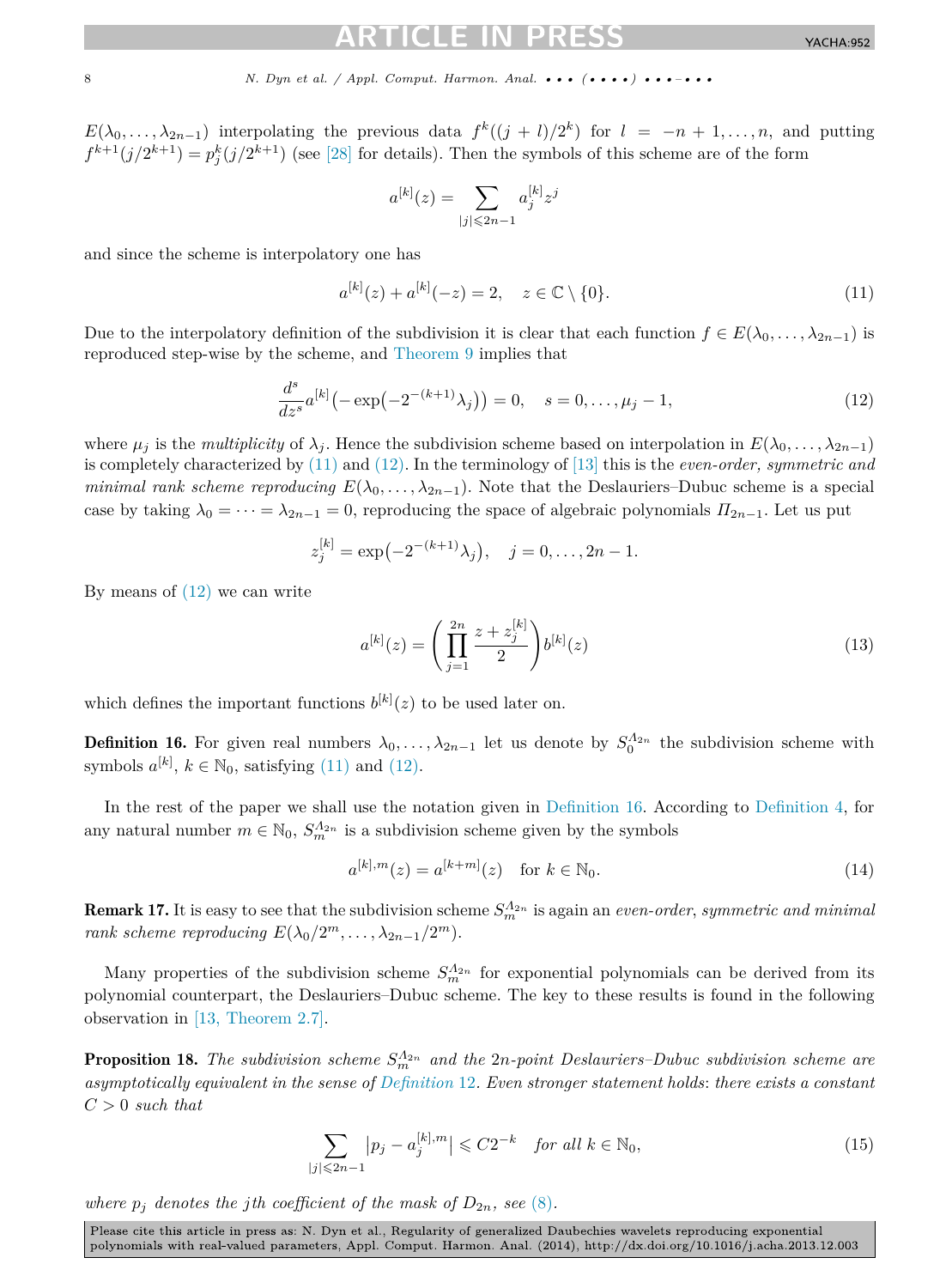<span id="page-8-0"></span>The asymptotic equivalence follows from the last inequality, by applying [Remark 13.](#page-5-0)

Deslauriers and Dubuc showed in [\[9\]](#page-17-0) that their scheme  $D_{2n}$  for  $n \geq 1$  is  $C^0$ -convergent implying the existence of a basic limit function which will be denoted in the following by  $\Phi^{D_{2n}}$ . Furthermore, one can find sufficient conditions for  $C^{\ell}$ -convergence in [\[9\].](#page-17-0)

By [Remark](#page-7-0) 17 we may apply Theorem 2.10 in [\[13\]](#page-18-0) and obtain the following result:

**Theorem 19.** Let  $\ell \in \mathbb{N}_0$ . If the Deslauriers–Dubuc subdivision scheme of order 2n is  $C^{\ell}$ -convergent then *the subdivision scheme*  $S_m^{\Lambda_{2n}}$  *is*  $C^{\ell}$ -convergent as well.

According to the last theorem the subdivision scheme  $S_m^{\Lambda_{2n}}$  has a basic limit function which will be denoted in the following by  $\Phi_m^{\Lambda_{2n}}$ .

A function  $f : \mathbb{R}^d \to \mathbb{C}$  is called *Lipschitz function of order*  $\alpha \in (0,1)$  (or *Hölder function of order*  $\alpha$ ) if there exists a number  $L > 0$  such that for all  $x, y \in \mathbb{R}^d$ 

$$
\left|f(x) - f(y)\right| \leqslant L|x - y|^{\alpha}.
$$

The set of all Lipschitz functions of order  $\alpha$  is denoted by  $Lip(\alpha)$ . Lemma 7.1 in [\[9, p. 56\]](#page-17-0) provides a sufficient condition for a function to belong to the space  $Lip(\alpha)$  in terms of Fourier transform:

**Lemma 20.** Let  $f : \mathbb{R} \to \mathbb{C}$  be an integrable function whose Fourier transform is  $g(\xi)$ . We assume that  $|\xi|^{l+\alpha} g(\xi)$  *is integrable where*  $l \in \mathbb{N}_0$  *and*  $\alpha \in [0,1)$ *. If*  $\alpha = 0$  *then f is*  $l$  *times continuously differentiable. If*  $\alpha \neq 0$ *, then*  $f^{(\ell)}$  *is a Lipschitz function of order*  $\alpha$ *.* 

We prove one of the main results of the paper.

**Theorem 21.** Let  $\alpha \in [0,1)$  and  $\ell \in \mathbb{N}_0$  and assume that the basic limit function  $\Phi^{D_{2n}}$  of the 2*n*-point *Deslauriers–Dubuc scheme satisfies for some*  $\varepsilon > 0$  *and*  $C > 0$  *the inequality* 

$$
\left|\widehat{\Phi^{D_{2n}}}(\omega)\right|\leqslant C\big(|\omega|+1\big)^{-\ell-1-\alpha-\varepsilon}
$$

*for all*  $\omega \in \mathbb{R}$ . Then the basic limit function  $\Phi_m^{\Lambda_{2n}}$  of the scheme  $S_m^{\Lambda_{2n}}$  (defined by the symbols in formula [\(14\)\)](#page-7-0) *has its*  $\ell$ *th derivative in Lip*( $\alpha$ ).

**Proof.** In formula [\(13\)](#page-7-0) we have defined the function  $b^{[k]}(z)$ . Let  $D_{2n}(z) = (\frac{1+z}{2})^{2n} b_{D_{2n}}(z)$  be the symbol of the Deslauriers–Dubuc scheme. It was shown in [13, formula  $(2.32)$ ] that  $b^{[k]}$  is asymptotically equivalent to  $b_{D_{2n}}$ , by proving an estimate as in [\(5\):](#page-5-0) there exists a constant  $B > 0$  such that

$$
\left| b^{[k]} \left( e^{i\omega} \right) - b_{D_{2n}} \left( e^{i\omega} \right) \right| \leqslant B \cdot 2^{-k} \tag{16}
$$

for all  $\omega \in \mathbb{R}$  and for all  $k \in \mathbb{N}_0$ . As an intermediate step we consider the non-stationary scheme  $S_m^c$  defined by the symbols

$$
c_m^{[k]}(z) = \left(\frac{z+1}{2}\right)^{2n} b^{[m+k]}(z).
$$
\n(17)

In the proof of Theorem 2.10 in [\[13\]](#page-18-0) it is shown that the scheme  $S_m^c$  has a basic limit function denoted by  $\Phi_m^c$ . Let  $\Phi_m^{A_{2n}}$  be the basic limit function of  $S_m^{A_{2n}}$ . By [Proposition 7](#page-4-0)

$$
\widehat{\Phi_m^{\Lambda_{2n}}}(\omega) = \prod_{k=1}^{\infty} \frac{1}{2} a^{[m+k-1]} \big( e^{i \omega 2^{-k}} \big).
$$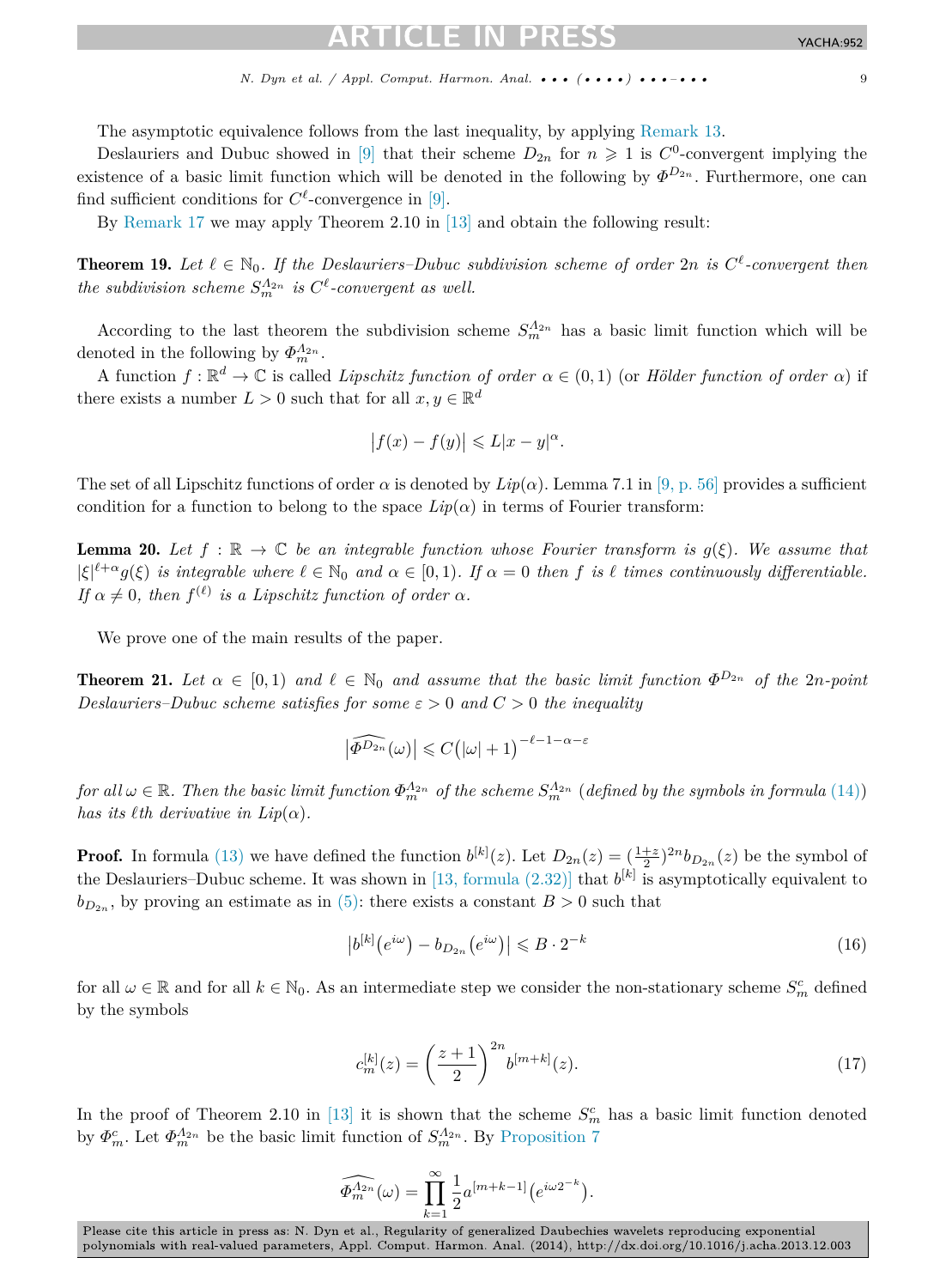Similarly,  $\widehat{\Phi^{D_{2n}}}(\omega) = \prod_{k=1}^{\infty} \frac{1}{2} a(e^{i\omega 2^{-k}})$  and we see that

$$
\frac{\widehat{\Phi_m^c}(\omega)}{\widehat{\Phi^{D_{2n}}}(\omega)} = \prod_{k=1}^{\infty} \frac{b^{[m+k-1]}(e^{i\omega 2^{-k}})}{b_{D_{2n}}(e^{i\omega 2^{-k}})}
$$
(18)

$$
= \prod_{k=1}^{\infty} \left( 1 + \frac{b^{[m+k-1]}(e^{i\omega 2^{-k}}) - b_{D_{2n}}(e^{i\omega 2^{-k}})}{b_{D_{2n}}(e^{i\omega 2^{-k}})} \right).
$$
 (19)

It is well known [\[9\]](#page-17-0) that the trigonometric polynomial  $b_{D_{2n}}(e^{-i\omega 2^{-k}})$  does not vanish on the unit circle, hence the denominator in (19) satisfies

$$
\left|b_{D_{2n}}\left(e^{i\omega 2^{-k}}\right)\right| \geqslant \delta > 0\tag{20}
$$

*.*

for some  $\delta > 0$ . Using (20) and [\(16\)](#page-8-0) it is straightforward to prove that the infinite product in (18) is uniformly bounded for  $\omega \in \mathbb{R}$ , and we obtain

$$
\left|\frac{\widehat{\Phi}_m^c(\omega)}{\widehat{\Phi^{D_{2n}}}(\omega)}\right| \leqslant M_m.
$$

Recalling that each factor  $\frac{1+z}{2}$  induces convolution with a *B*-spline of order 0 (denoted as usual by *B*<sub>0</sub>) the above inequality can be written as

$$
\left| \widehat{\Phi_m^c}(\omega) \right| = \left( \frac{\sin \frac{\omega}{2}}{\frac{\omega}{2}} \right)^{2n} \prod_{k=1}^{\infty} \left| b^{[m+k-1]} \left( e^{i\omega 2^{-k}} \right) \right| \le M_m \left| \widehat{\Phi^{D_{2n}}}(\omega) \right|
$$
  

$$
\le M_n C \left( |\omega| + 1 \right)^{-\ell - 1 - \alpha - \varepsilon}.
$$
 (21)

Comparing [\(13\)](#page-7-0) and [\(17\)](#page-8-0) we see that in order to prove the theorem we need to replace each factor  $\frac{\sin \frac{\omega}{2}}{\omega}$  by the Fourier transform of the basic limit function generated by the subdivision scheme with symbols  $\{\frac{z+z^{[k]}_j}{2}\}$ . This should be done with care since  $\frac{\sin \frac{\omega}{2}}{\omega}$  vanishes at infinite number of points on R. We employ another observation from [\[15\],](#page-18-0) that the basic limit function  $\Phi_0$  of the scheme with symbols  $\{\frac{z+z_j^{[k]}}{2}\}$  is an exponential *B*-spline of order 0,

$$
B_0^j(\omega) := \begin{cases} e^{\lambda_j x} & \text{for } x \in [0,1], \\ 0 & \text{otherwise.} \end{cases}
$$

Adding such factors,  $\{\frac{z+z_j^{[k]}}{2}\}_{j=1}^{2n}$  to the symbols  $\{c^{[k]}\}\$ results in repeated convolutions of  $\widehat{\Phi}_m^c$  with  ${B_0^j}_{j=1}^{2n}$ . Since  $B_0^j(x)$  decays as  $\frac{1}{|x|}$  for  $|\omega| \to \infty$ , each convolution adds one power to the decay power  $\alpha$  in (21). Hence, after 2*n* convolutions we obtain

$$
\widehat{\Psi_m}(\omega) := \left(\frac{\sin\frac{\omega}{2}}{\frac{\omega}{2}}\right)^{2n} \prod_{k=1}^{\infty} a^{[m+k-1]} b(e^{-i\omega 2^{-k}})
$$

$$
= \left(\frac{\sin\frac{\omega}{2}}{\frac{\omega}{2}}\right)^{2n} \widehat{\Phi_m^{A_{2n}}}(\omega) = O((|\omega|+1)^{-\ell-1-\alpha-2n})
$$

It follows by [Lemma 20](#page-8-0) that the  $(2n + \ell)$ th derivative of  $\Psi_m$  is  $Lip(\alpha)$ . Now we are ready to return to  $\widehat{\Phi_m^{A_{2n}}}$ by removing the factors  $(\frac{\sin \frac{\omega}{2}}{2})^{2n}$  from  $\widehat{\Psi}_m(\omega)$ . We need to show that each factor removed implies that the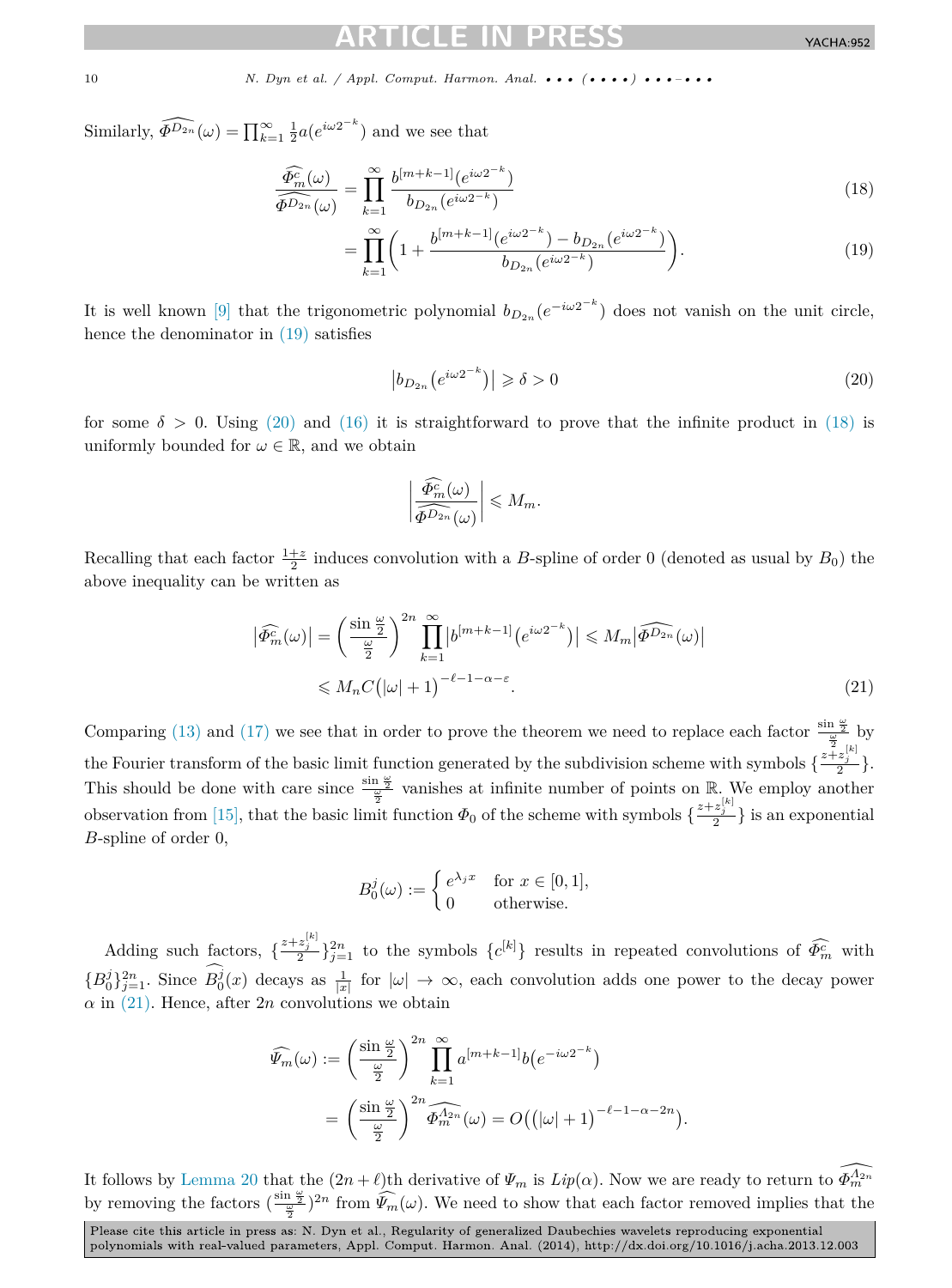<span id="page-10-0"></span>order of the derivative which is in  $Lip(\alpha)$  is reduced by one. To show this we consider  $g = B_0 * f$ , where f is a function of compact support and  $g'$  is in  $Lip(\alpha)$ . It follows that

$$
g'(s) = f(s) - f(s - 1).
$$

Summing the above relations over all numbers  $s \in \{t+j\}_{j=0}^N$ , for large enough *N*, we obtain

$$
f(t) = \sum_{j=0}^{N} g'(t+j),
$$

implying that *f* is  $Lip(\alpha)$ . Since  $\hat{g}(\omega) = \frac{\sin \frac{\omega}{2}}{\frac{\omega}{2}} \hat{f}(\omega)$ , we have just shown that the consequence of removing a factor  $\frac{\sin \frac{\omega}{2}}{\omega^2}$  is that the order of the derivative which is in  $Lip(\alpha)$  is reduced by one. Removing 2*n* such factors yields the desired result, namely, that the *l*<sup>th</sup> derivative of  $\{\Phi_m^{\Lambda_{2n}}\}$  is in  $Lip(\alpha)$ .  $\Box$ 

Remark 22. In [\[11,18–21\]](#page-18-0) motivated by the multivariate polyharmonic subdivision and wavelets on parallel hyperplanes, an explicit expression for the polynomial  $b^{[k]}(z)$  is found and used, for the case of parameters given by  $\lambda_i = \xi$ ,  $j = 0, 1, \ldots, n - 1$ , for some real  $\xi \geq 0$ , and  $\lambda_j = -\xi$ , for  $j = n, \ldots, 2n - 1$ . The classical Deslauriers–Dubuc case corresponds to  $\xi = 0$ .

## 4. Non-stationary multiresolution analysis

The concept of a multiresolution analysis, introduced by S. Mallat and Y. Meyer, is an effective tool to construct wavelets in a simple way from a given scaling function  $\varphi$ , see e.g. [\[2,7\].](#page-17-0) *Non-stationary multiresolution analysis* was introduced in [\[8\]](#page-17-0) by C. de Boor, R. DeVore and A. Ron. A systematic investigation of non-stationary MRA can be found in [\[29\],](#page-18-0) see also [\[1\].](#page-17-0) For convenience of the reader we recall here the definition for the univariate case:

**Definition 23.** A non-stationary multiresolution analysis consists of a sequence of closed subspaces  $V_m$ ,  $m \in \mathbb{Z}$ , in  $L^2(\mathbb{R})$  satisfying

- (i)  $V_m \subset V_{m+1}$  for all  $m \in \mathbb{Z}$ ,
- (ii) the intersection  $\bigcap_{m\in\mathbb{Z}}V_m$  is the trivial subspace  $\{0\},\$
- (iii) the union  $\bigcup_{m\in\mathbb{Z}}V_m$  is dense in  $L^2(\mathbb{R}),$
- (iv) for each  $m \in \mathbb{Z}$  there exists a function  $\varphi_m \in V_m$  such that the family of functions  $\{\varphi_m(2^m t k): k \in \mathbb{Z}\}\$ form a Riesz basis of *Vm*.

The function  $\varphi_m$  in condition (iv) is called a *scaling function* for  $V_m$ . The requirement (iv) means that for each  $f \in V_m$  there exists a unique sequence  $(c_k)_{k \in \mathbb{Z}}$  in  $l^2(\mathbb{Z})$  (i.e.,  $\sum_{k=-\infty}^{\infty} |c_k|^2 < \infty$ ) such that

$$
f(t) = \sum_{k=-\infty}^{\infty} c_k \varphi_m \left( 2^m t - k \right)
$$

with convergence in  $L^2(\mathbb{R})$  and

$$
A_m \sum_{k=-\infty}^{\infty} |c_k|^2 \leq \left\| \sum_{k=-\infty}^{\infty} c_k \varphi_m \left( 2^m t - k \right) \right\|^2 \leq B_m \sum_{k=-\infty}^{\infty} |c_k|^2
$$

for all  $(c_k)_{k \in \mathbb{Z}}$  in  $l^2(\mathbb{Z})$  with  $0 < A_m \leq B_m < \infty$  constants independent of  $f \in V_m$ .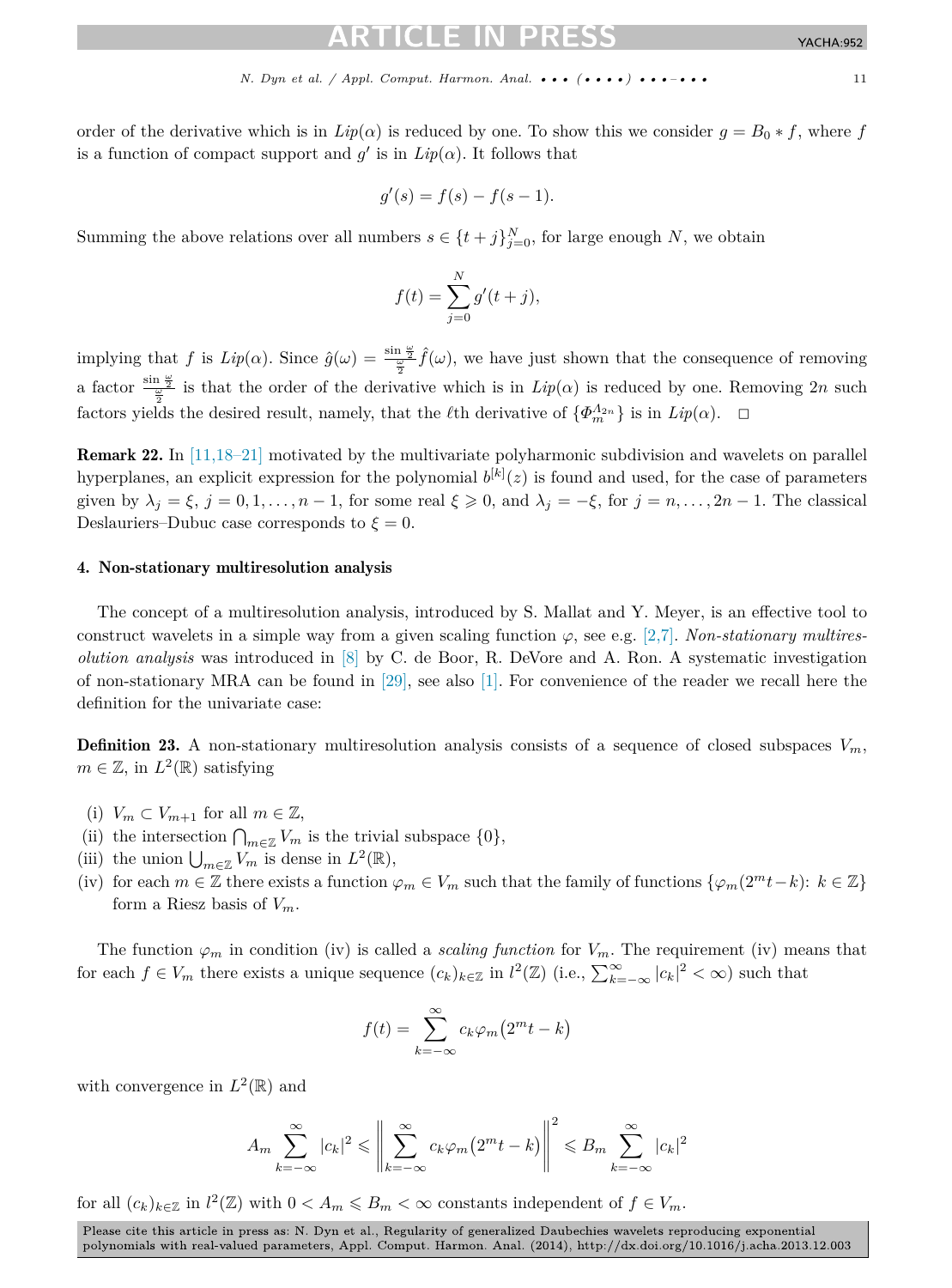<span id="page-11-0"></span>The *wavelet space*  $W_m$  is the unique subspace such that  $V_m \oplus W_m = V_{m+1}$  for  $m \in \mathbb{Z}$  and  $W_m$  is orthogonal to  $V_m$ . Then  $W_k$  and  $W_m$  are orthogonal subspaces for  $k \neq m$  and conditions (ii) and (iii) imply that

$$
L^2(\mathbb{R}) = \bigoplus_{m \in \mathbb{Z}} W_m.
$$

**Definition 24.** A multiresolution analysis is called orthonormal if in condition (iv) the functions  $t \mapsto$  $2^{m/2}\varphi_m(2^m t - k)$  for  $k \in \mathbb{Z}$  are an orthonormal basis of  $V_m$ .

The general aim in non-stationary wavelet analysis is to find a sequence of functions  $\psi_m \in L^2(\mathbb{R})$ ,  $m \in \mathbb{Z}$ , such that the set of functions

$$
\psi_{m,k}(x) = 2^{m/2} \psi_m \left( 2^m x - k \right)
$$

with  $m, k \in \mathbb{Z}$ , is an orthonormal basis of  $L^2(\mathbb{R})$ .

Important examples of non-stationary MRA occur in the context of cardinal exponential-spline wavelets which generalizes the work of C.K. Chui and J.Z. Wang about cardinal spline wavelets in [\[5,3,4\].](#page-17-0) The interested reader may consult  $[27,31]$  for the theory of exponential splines and  $[8,17,22,23,26,34]$  for the construction of wavelets in this context.

# 5. The scaling functions for generalized Daubechies wavelets

Daubechies wavelets  $\psi$  are orthonormal wavelets with compact support and certain degree of smoothness, see e.g. [\[2,16,25\].](#page-17-0) Using the concept of an orthonormal MRA it suffices to construct a suitable scaling function  $\varphi$ . It is well known that the Fourier transform  $\hat{\varphi}$  of the scaling function  $\varphi$  should be of the form

$$
\widehat{\varphi}(\omega) = \prod_{k=1}^{\infty} H\left(2^{-k}\omega\right)
$$

where  $H(\omega)$  is a trigonometric polynomial with real coefficients and  $H(0) = 1$  satisfying the equation

$$
|H(\omega)|^2 + |H(\omega + \pi)|^2 = 1.
$$

This leads to the question which *non-negative* trigonometric polynomials  $q(\omega)$  satisfy an equation of the type

$$
q(\omega) + q(\omega + \pi) = 1 \quad \text{and} \quad q(0) = 1. \tag{22}
$$

There are many explicit solutions of  $(22)$ . For example, if *n* is a natural number then the trigonometric polynomial

$$
q_n(\omega) = 1 - c_n \int_0^{\omega} (\sin t)^{2n-1} dt
$$

with  $c_n := \int_0^\pi \sin^{2n-1} t \, dt$  satisfies Eq. (22). By the Fejér–Riesz lemma one can find a (non-unique) trigonometric polynomial  $H(\omega)$  such that

$$
q_n(\omega) = |H(\omega)|^2.
$$
\n(23)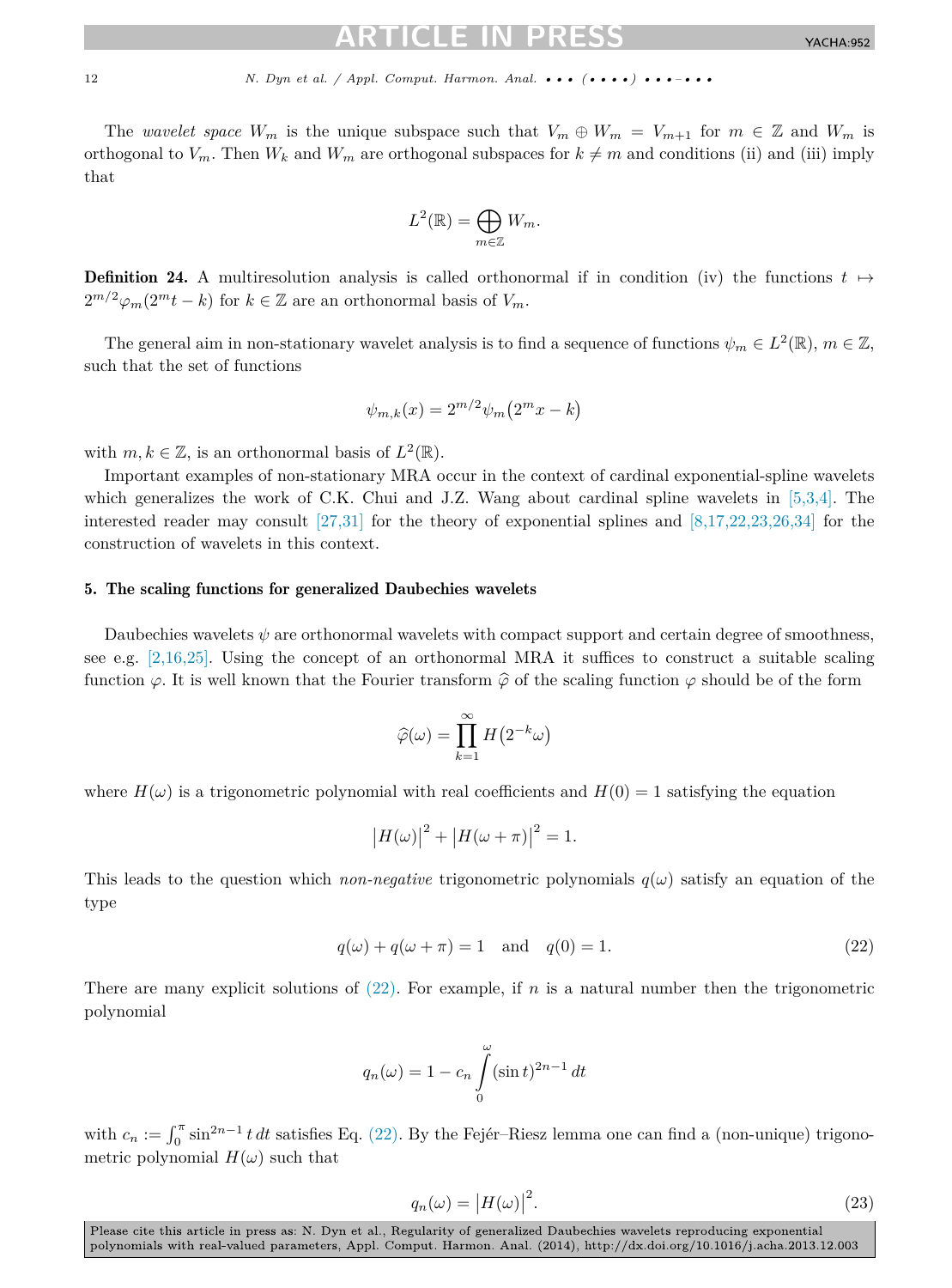<span id="page-12-0"></span>We call a Laurent polynomial  $H(\omega)$  with real coefficients and  $H(0) = 1$  satisfying [\(23\)](#page-11-0) a *Daubechies filter of order n*. The *Daubechies scaling function*  $\varphi^H$  *for the Daubechies filter*  $H(\omega)$  is then defined by

$$
\widehat{\varphi^H}(\omega) = \prod_{k=1}^{\infty} H(2^{-k}\omega).
$$

Let us emphasize that I. Daubechies has shown more (see e.g.  $(7, p. 210)$  or  $(36)$ ): the regularity of the wavelet and the scaling function imply that the symbol  $H(\omega)$  must contain a factor  $(1 + e^{i\omega})^n/2^n$ . Hence  $q_n(\omega)$  is of the form

$$
q_n(\omega) = \frac{(1 + e^{i\omega})^{2n}}{2^n} F_{2n-1}(\omega)
$$

where  $F_{2n-1}(\omega)$  is a suitable trigonometric polynomial with real coefficients which can be determined by Bezout's theorem from [\(22\).](#page-11-0) Indeed, it follows from these considerations that

$$
q_n(\omega) = D_{2n}(e^{i\omega})
$$

where  $D_{2n}$  is the symbol of the Deslauriers–Dubuc subdivision scheme, a fact which is already mentioned by Daubechies in her book [\[7, Section 6.5\]](#page-17-0) giving credit to this observation to M.J. Shensa in [\[32\],](#page-18-0) see [\[7, p. 210\].](#page-17-0) *Hence the Deslauriers–Dubuc scheme leads in a very natural and direct way to the construction of the Daubechies scaling function and therefore, by MRA-methods, to Daubechies wavelets*.

Now we want to use this concept for introducing Daubechies type wavelets for exponential polynomials. In this setting we have some additional freedom which is interesting for applications: we may choose real numbers  $\lambda_0, \ldots, \lambda_{n-1}$  and we shall construct *Daubechies type wavelets reconstructing the space*  $E(\lambda_0, \ldots, \lambda_{n-1})$ . In the case of Daubechies wavelets this corresponds to the fact that the Daubechies wavelet reproduces polynomials of degree  $\leq n - 1$ .

We shall write shortly  $\Lambda_0 = (\lambda_0, \ldots, \lambda_{n-1})$  and define  $\lambda_{n+j} := -\lambda_j$  for  $j = 0, \ldots, n-1$ . We consider now the subdivision scheme based on interpolation in  $E(\lambda_0, \ldots, \lambda_{2n-1})$ . According to [Definition 16](#page-7-0) the subdivision scheme  $S_0^{A_{2n}}$  has the symbols

$$
a^{[k]}(z) = \prod_{j=0}^{2n-1} \frac{z + z_j^{[k]}}{2} b^{[k]}(z) \quad \text{with } z_j^{[k]} := \exp(-2^{-(k+1)} \lambda_j)
$$
 (24)

for  $k \in \mathbb{N}_0$  and  $j = 0, \ldots, 2n - 1$ . For subdivision, a crucial role plays the result by Micchelli in [\[28,](#page-18-0) [Proposition 5.1\],](#page-18-0) according to which the symbols  $a^{[k]}$  satisfy

$$
a^{[k]}(z) \geq 0, \quad \text{for } |z| = 1,
$$

with equality possible only if *z* = −1. By the Fejér–Riesz lemma we can find for each level *k* a "square root" Laurent polynomial  $M^{[k]}(z)$  with *real* coefficients, satisfying

$$
a^{[k]}(e^{i\omega}) = \frac{1}{2} |M^{[k]}(e^{i\omega})|^2 \quad \text{and} \quad M^{[k]}(1) > 0. \tag{25}
$$

Note that this implies that

$$
a^{[k]}(z) = \frac{1}{2}M^{[k]}(z)M^{[k]}\left(\frac{1}{z}\right)
$$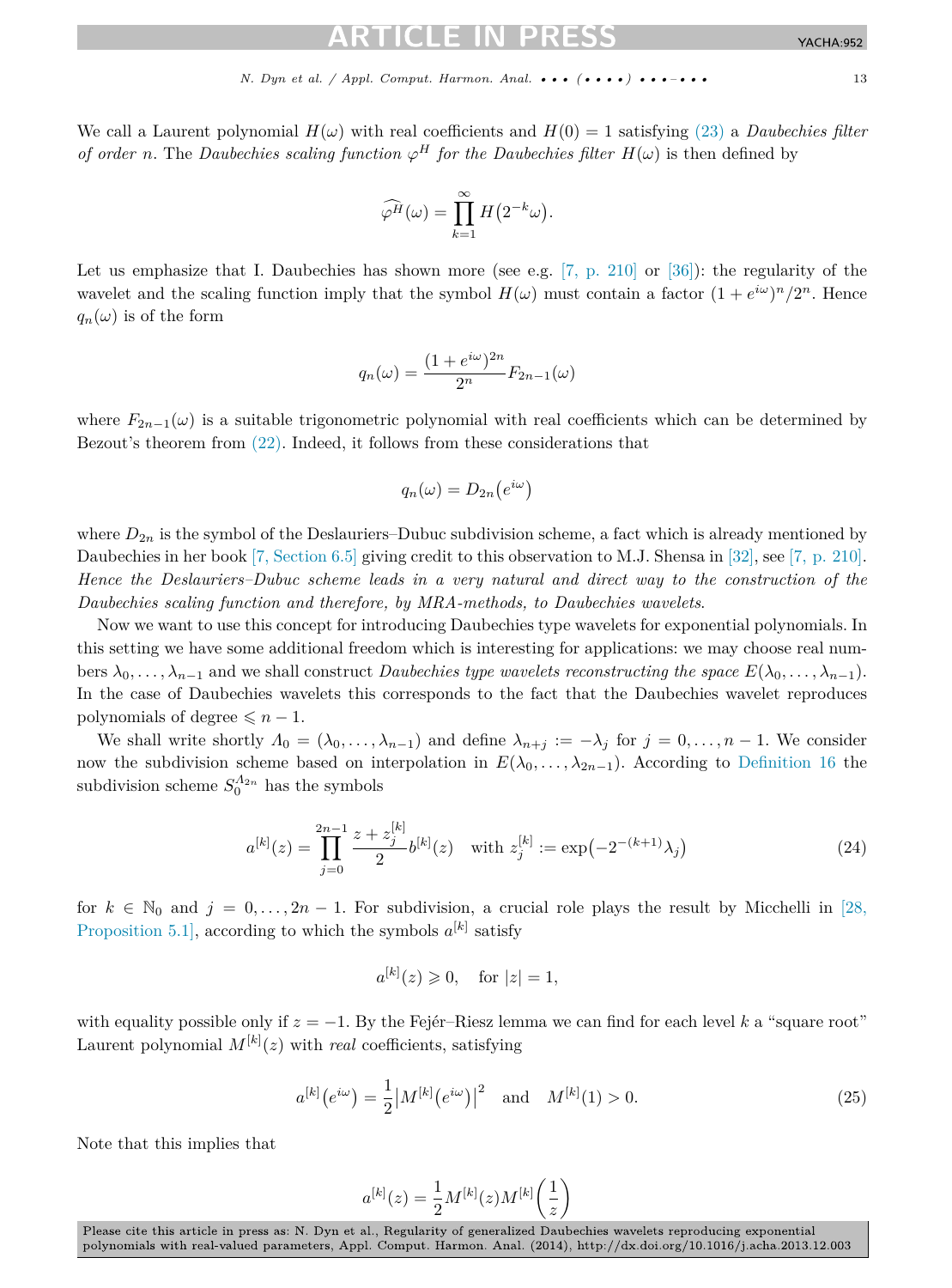<span id="page-13-0"></span>for all complex  $z \neq 0$ . Again, there are many Laurent polynomials  $M^{[k]}(z)$  which satisfy [\(25\)](#page-12-0) and all possible choices can be described through suitable subsets of the zero-set of  $a^{[k]}(z)$ . First we choose the roots  $z = -\exp(-\lambda_i/2^{k+1})$  for  $j = 0, \ldots, n-1$ , in order to obtain step-wise reproduction of the space  $E(\lambda_0, \ldots, \lambda_{n-1})$ , see Proposition 25 below. Further, we have to choose another *n* − 1 roots of the factor  $b^{[k]}$ in [\(24\).](#page-12-0) Since  $b^{[k]}$  is symmetric, its  $2n - 2$  roots come in inverse pairs, say  $z_i$  and  $z_i^{-1}$ , and as well complex conjugates  $\overline{z_i}$  and  $\overline{z_i}^{-1}$  if  $z_i$  is not real, for *i* in an index set  $I_{n-1}$ . We choose either the set  $\{z_i, \overline{z_i}\}$  or the set  $\{z_i^{-1}, \overline{z_i}^{-1}\}$  for each  $i \in I_{n-1}$ , leading to a Laurent polynomial with real coefficients which still has to be normalized so that  $M^{[k]}(1) = \sqrt{2a^{[k]}(1)} > 0$ . We shall call a sequence of filters  $M^{[k]}(z)$ ,  $k \in \mathbb{N}_0$ , chosen in this way a *non-stationary Daubechies type subdivision scheme of order n*.

Since  $M^{[k]}(1)$  is positive it follows that  $1 \leqslant \frac{1}{2}M^{[k]}(1) + 1$ . Therefore,  $a^{[k]}(1) = \frac{1}{2}M^{[k]}(1)^2$  implies the inequality

$$
\left|\frac{1}{2}M^{[k]}(1) - 1\right| \leq \left|\frac{1}{2}M^{[k]}(1) - 1\right|\left|\frac{1}{2}M^{[k]}(1) + 1\right| = \left|\frac{1}{2}a^{[k]}(1) - 1\right|.
$$

By inequality [\(15\)](#page-7-0) (which implies the asymptotic equivalence of  $a^{[k]}(z)$  to the Deslauriers–Dubuc scheme in [Proposition 18\)](#page-7-0) and equality  $\frac{1}{2}D_{2n}(1) = 1$  we infer that there exists  $C > 0$  such that for all  $k \in \mathbb{N}_0$ 

$$
\left|\frac{1}{2}M^{[k]}(1) - 1\right| \leqslant C \cdot 2^{-k}.\tag{26}
$$

At first we notice the following result:

**Proposition 25.** Let  $\lambda_0, \ldots, \lambda_{n-1}$  be real numbers. Then there exists  $k_0 \in \mathbb{N}_0$  such that the Daubechies type *subdivision scheme reproduces step-wise functions in*  $E(\lambda_0, \ldots, \lambda_{n-1})$  *for all levels*  $k \geq k_0$ *.* 

**Proof.** Let  $z_j^{[k]} = \exp(-\lambda_j/2^{k+1})$ . By construction  $M^{[k]}(z)$  has a zero at  $-z_j^{[k]}$  of multiplicity  $\mu_j$ , the number of times  $\lambda_j$  occurs in  $(\lambda_0, \ldots, \lambda_{n-1})$ , hence

$$
\frac{d^s}{dx^s}M^{[k]}(-z_j^{[k]}) = 0 \quad \text{for } s = 0, \dots, \mu_j - 1 \text{ and } j = 1, \dots, n - 1. \tag{27}
$$

By [\(25\)](#page-12-0) and the fact that  $\{a^{[k]}\}\$  reproduces step-wise functions in  $E(\lambda_0,\ldots,\lambda_{2n-1})$  we conclude that

$$
\frac{1}{2} |M^{[k]}(z_j^{[k]})|^2 = a^{[k]}(z_j^{[k]}) = 2.
$$

Since  $z_j^{[k]}$  is real and  $M^{[k]}(z)$  has real coefficients it follows that  $M^{[k]}(z_j^{[k]})$  is real so  $M^{[k]}(z_j^{[k]}) = 2$  or  $-2$ . Since  $z_j^{[k]}$  converges to 1 for  $k \to \infty$  and  $M^{[k]}(z_j^{[k]})$  converges to  $M^{D_{2n}}(1) > 0$  there exists  $k_0 \in \mathbb{N}_0$  such that  $M^{[k]}(z_j^{[k]}) > 0$  for all  $k \geq k_0$  and  $j = 1, \ldots, n-1$ . Hence  $M^{[k]}(z_j^{[k]}) = 2$  for all  $k \geq k_0$ . From [\(25\)](#page-12-0) we infer that for real *x*

$$
\frac{d^s}{dx^s}a^{[k]}(x) = \sum_{r=0}^s \binom{s}{r} \frac{d^r}{dx^r} M^{[k]}(x) \cdot \frac{d^{s-r}}{dx^{s-r}} M^{[k]}(x).
$$

For  $s = 1$  this means that  $0 = M^{[k]}(z_j^{[k]}) \frac{d}{dx} M^{[k]}(z_j^{[k]}) + \frac{d}{dx} M^{[k]}(z_j^{[k]}) \cdot M^{[k]}(z_j^{[k]}).$  Since  $M^{[k]}$  has real coefficients and  $z_j^{[k]}$  is real we conclude that  $\frac{d}{dx}M^{[k]}(z_j^{[k]})=0$ . Inductively we obtain that  $\frac{d^s}{dx^s}M^{[k]}(z_j^{[k]})=0$ for  $s = 1, ..., \mu_j - 1$ .  $\Box$ 

**Proposition 26.** *The product*  $\prod_{k=1}^{\infty} \frac{1}{2} M^{[k-1]}(e^{i\frac{\omega}{2^k}})$  *converges.*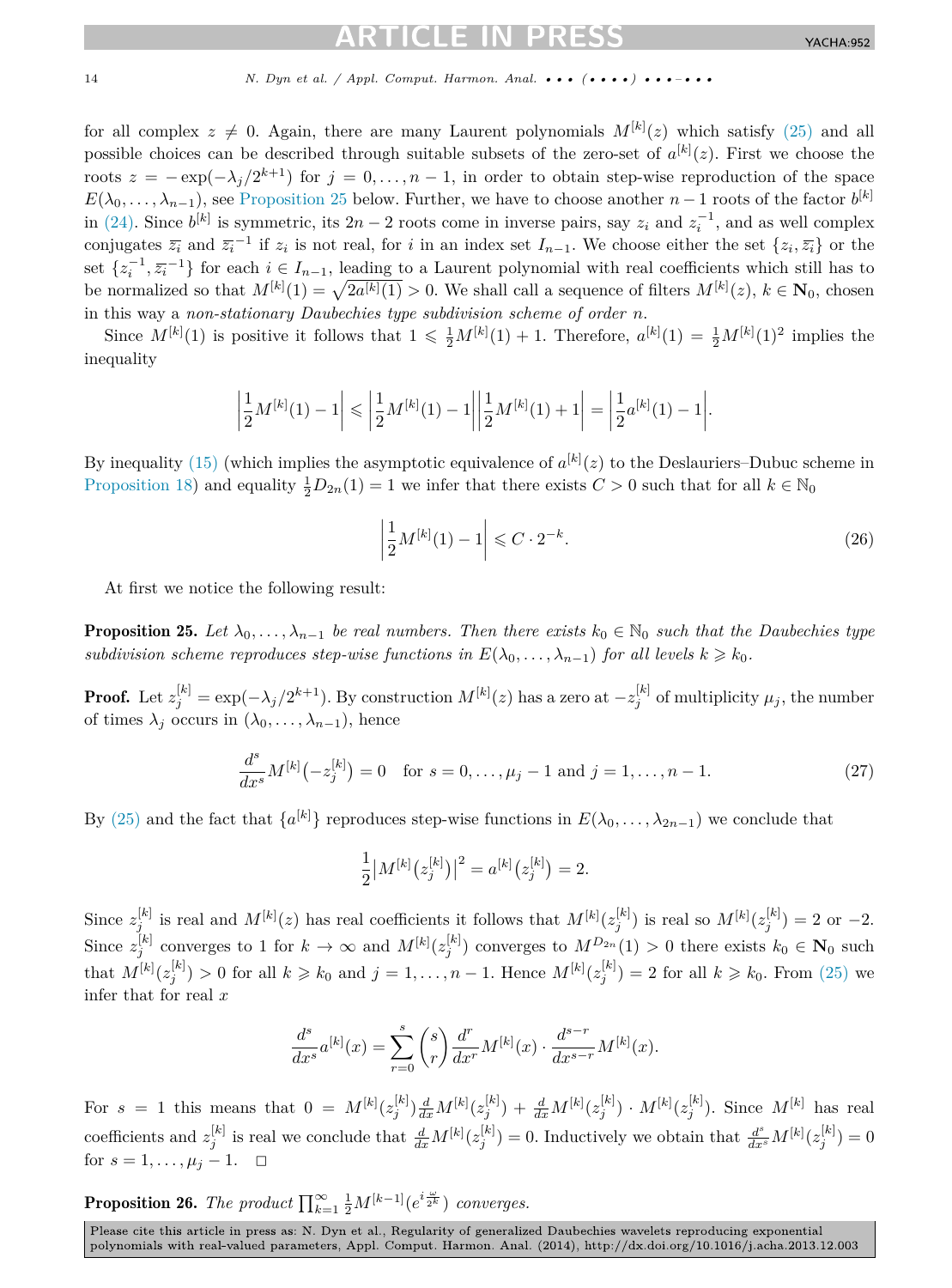<span id="page-14-0"></span>**Proof.** By construction  $M^{[k]}(e^{i\omega})$  has real coefficients and  $M^{[k]}(1) > 0$ . Since  $a^{[k]}(e^{i\omega}) \geq 0$  we infer from  $(11)$ that  $|a^{[k]}(e^{i\omega})| \leq 2$ , and therefore  $|M_k(e^{i\omega})| \leq 2$ . Moreover, it follows from [\(26\)](#page-13-0) that

$$
\sum_{k=1}^{\infty} \left| \frac{1}{2} M^{[k]}(1) - 1 \right| \leq C \sum_{k=1}^{\infty} 2^{-k}.
$$

[Proposition 6](#page-3-0) finishes the proof.  $\Box$ 

# 6. Regularity of the generalized Daubechies scaling function

In order to obtain asymptotic equivalence for the non-stationary Daubechies subdivision scheme we have to choose the filter  $M^{[k]}(z)$  with more care:

**Theorem 27.** Let  $M^{D_{2n}}$  be the Daubechies filter of order *n* as defined above and let  $\lambda_0, \ldots, \lambda_{n-1}$  be real *numbers. Then there exists a non-stationary Daubechies type subdivision scheme* {*M*[*k*] (*z*)} *which is asymptotically equivalent to M<sup>D</sup>*2*<sup>n</sup> . Moreover, there exists a natural number k*<sup>0</sup> *such that this scheme reproduces the space*  $E(\lambda_0, \ldots, \lambda_{n-1})$  *step-wise for all*  $k \geq k_0$ *.* 

**Proof.** Note that  $M^{D_{2n}}(z)$  has *n* zeros at −1 and *n* − 1 other zeros, say  $\alpha_1, \ldots, \alpha_{n-1}$  which are of course zeros of the factor  $b_{D_{2n}}(z)$  of the Deslauriers–Dubuc symbol  $D_{2n}(z) = (\frac{1+z}{2})^{2n} b_{D_{2n}}(z)$ . It is well-known that  $\alpha_1, \ldots, \alpha_{n-1}$  are pairwise different and simple zeros of  $D_{2n}(z)$ . Recall that by [Proposition 18,](#page-7-0)  $a^{[k]}(z)$  is asymptotically equivalent to the symbols  $D_{2n}(z)$  by means of an estimate of the type  $(4)$ . Then  $z^{2n-1}a^{[k]}(z)$ are polynomials and  $z^{2n-1}a^{[k]}(z)$  is obviously asymptotically equivalent to  $z^{2n-1}D_{2n}(z)$  by means of a similar  $\alpha_j^{[k]}$  of  $a^{[k]}(z)$  such that  $|a_j^{[k]} - a_j| \leqslant C2^{-k}$ for all  $k \in \mathbb{N}_0$  and  $j = 1, \ldots, n-1$ . Take  $k_0 \in \mathbb{N}_0$  large enough so that:

- (i) for each  $k \ge k_0$  the balls  $|z \alpha_j| \leq C2^{-k}$  have empty intersection with the unit circle,
- (ii) they are pairwise disjoint for  $j = 1, \ldots, n-1$ , and
- (iii) they have empty intersection with the *x*-axis if  $\alpha_j$  is a non-real zero.

Then for each  $k \geq k_0$  there is for given  $\alpha_j$  exactly one zero  $\alpha_j^{[k]}$  with

$$
\left|\alpha_j^{[k]} - \alpha_j\right| \leqslant C2^{-k} \quad \text{for } j = 1, \dots, n-1,
$$
\n
$$
(28)
$$

leading to a *unique choice* for  $M^{[k]}(z)$  for  $k \geq k_0$ . Further the leading coefficient  $c^{[k]}$  of the polynomial  $z^{2n-1}M^{[k]}(z)$  is determined by the equation

$$
M^{[k]}(1) = c^{[k]} \prod_{j=0}^{n-1} (1 + z_j^{[k]}) \cdot \prod_{j=1}^{n-1} (1 - \alpha_j^{[k]}).
$$
 (29)

Let *c* be the leading coefficient of  $z^{2n-1}D_{2n}(z)$ . By [\(26\)](#page-13-0) and (28) and (29) it is easy to see that there exists  $D > 0$  such that

$$
\left|c^{[k]}-c\right| \leqslant D2^{-k}
$$

for all  $k \in \mathbb{N}_0$ . By [Theorem 14](#page-5-0) the subdivision scheme defined by the symbols  $z^{2n-1}M^{[k]}(z)$ ,  $k \in \mathbb{N}_0$ , is asymptotically equivalent to the scheme defined by the symbol  $z^{2n-1}M^{D_{2n}}$ , by means of an exponential estimate [\(4\).](#page-5-0) This implies that  $M^{[k]}(z)$ ,  $k \in \mathbb{N}_0$ , is asymptotically equivalent to  $M^{D_{2n}}$  by means of a similar estimate. This ends the proof.  $\Box$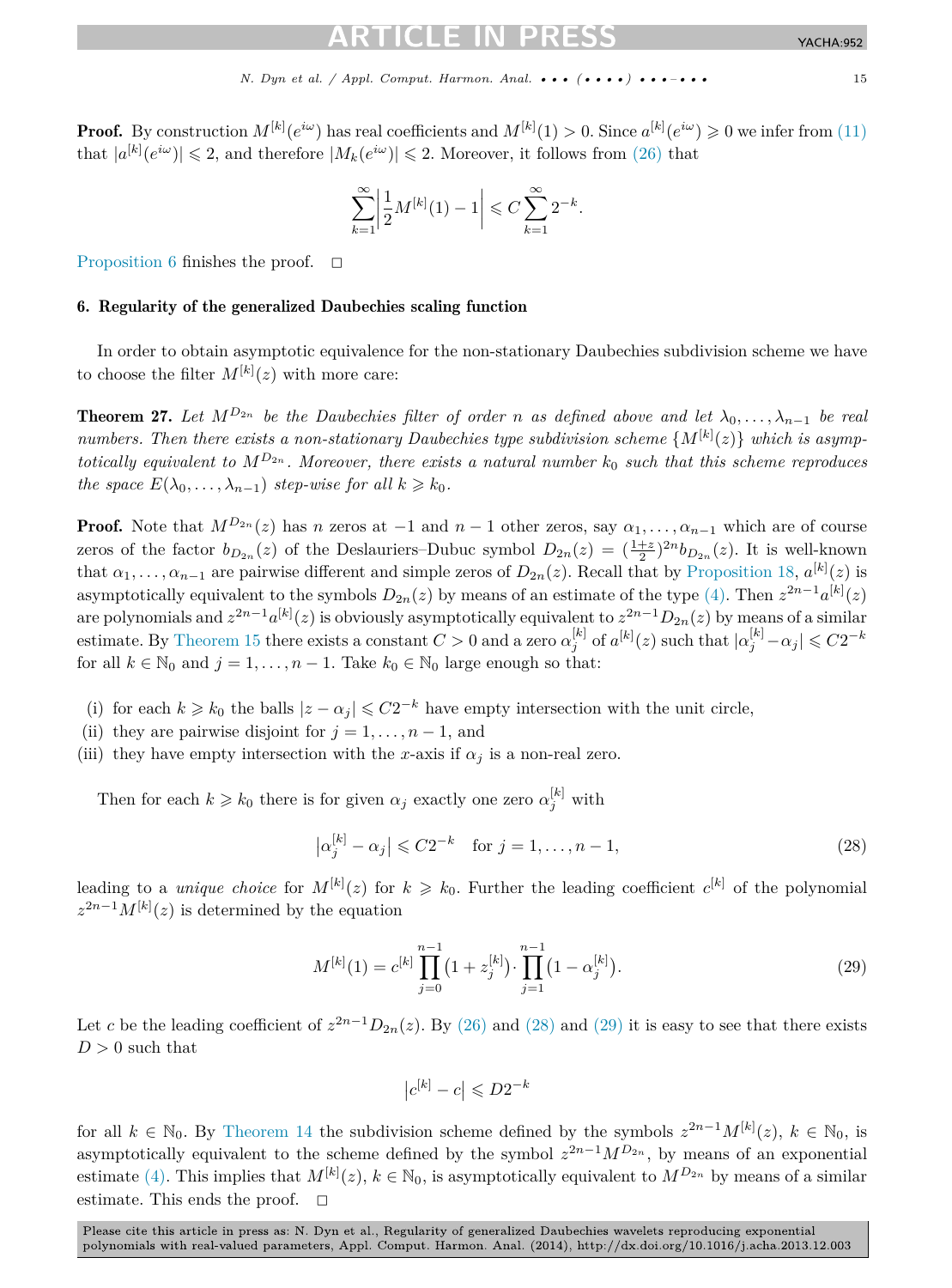<span id="page-15-0"></span>**Remark 28.** Assume that  $M^{D_{2n}}$  is the Daubechies filter such that all zeros  $\neq -1$  have absolute value bigger than 1. Then one can define  $M^{[k]}(z)$  in the last theorem by the condition that all its non-trivial zeros have absolute value bigger than 1.

It thus follows, from the theory of asymptotically equivalent schemes in [\[15\],](#page-18-0) that the scheme with symbols  ${M^{[k+m]}(z)}$ ,  $k \in \mathbb{N}_0$  defines continuous basic limit functions  ${\varphi_m^{\Lambda_0}(\cdot)}$ . [Proposition 7](#page-4-0) shows that

$$
\widehat{\varphi_m^{A_0}}(\omega) = \prod_{k=1}^{\infty} \frac{M^{[m+k-1]}(e^{i\frac{\omega}{2^k}})}{2}.
$$
\n(30)

In particular, we have

$$
\left|\widehat{\varphi_m^{A_0}}(\omega)\right|^2 = \widehat{\Phi_m^{A_{2n}}}(\omega)
$$
\n(31)

where  $\Phi_m^{\Lambda_{2n}}$  is the basic limit function of  $S_m^{\Lambda_{2n}}$ .

**[Theorem](#page-14-0) 29.** Let  $M^{D_{2n}}(z)$  be a Daubechies filter of order *n* and assume that  $M^{[k]}(z)$  is as in Theorem 27. Let  $\alpha \in [0,1)$  and  $\ell \in \mathbb{N}_0$ , and assume that the scaling function  $\varphi^{D_{2n}}$  of Daubechies defined by the sym*bol*  $M^{D_{2n}}(z)$ *, satisfies for some*  $\varepsilon > 0$  *and*  $C > 0$  *the inequality* 

$$
\left|\widehat{\varphi^{D_{2n}}}(\omega)\right| \leqslant C\big(|\omega|+1\big)^{-\ell-1-\alpha-\varepsilon}
$$

*for all*  $\omega \in \mathbb{R}$ . Then the scaling function  $\varphi_m^{A_0}$  associated to the subdivision scheme  $M^{[k+m]}(z)$ ,  $k \in \mathbb{N}_0$ , has *th derivative in Lip* $(\alpha)$ *.* 

**Proof.** Let us define  $z_j^{[k]} = \exp(-2^{-(k+1)}\lambda_j)$ . Then the symbol  $M^{[k]}(z)$  can be written as

$$
M^{[k]}(z) = \left(\prod_{j=1}^{n} \frac{z + z_j^{[k]}}{2}\right) B^{[k]}(z).
$$

Similarly we can write for the Daubechies filter

$$
M^{D_{2n}}(z) = \left(\prod_{j=1}^{n} \frac{z+1}{2}\right) B^{D_{2N}}(z).
$$

We apply [Proposition 18](#page-7-0) and inequality [\(15\)](#page-7-0) there to obtain that  $M^{[k]}(z)$  is asymptotically equivalent to the Daubechies filter  $M^{D_{2n}}$ . Since  $B^{[k]}(z)$  has only simple zeros, it follows from [Theorems 15 and 14](#page-5-0) that there exists a constant  $C > 0$  such that

$$
\left|B^{[k]}(e^{i\omega}) - B^{D_{2N}}(z)(e^{i\omega})\right| \leqslant C \cdot 2^{-k},
$$

hence, by [Remark 13,](#page-5-0) we prove that  $B^{[k]}$  is asymptotically equivalent to  $B^{D_{2N}}(z)$ . Now one can proceed as in [Theorem 21.](#page-8-0)  $\Box$ 

## 7. Construction and regularity of generalized Daubechies wavelets

The construction will follow the classical pattern in MRA. Below we only outline the main procedure, while for the standard details we refer to [\[35,12\].](#page-18-0)

Please cite this article in press as: N. Dyn et al., Regularity of generalized Daubechies wavelets reproducing exponential polynomials with real-valued parameters, Appl. Comput. Harmon. Anal. (2014), http://dx.doi.org/10.1016/j.acha.2013.12.003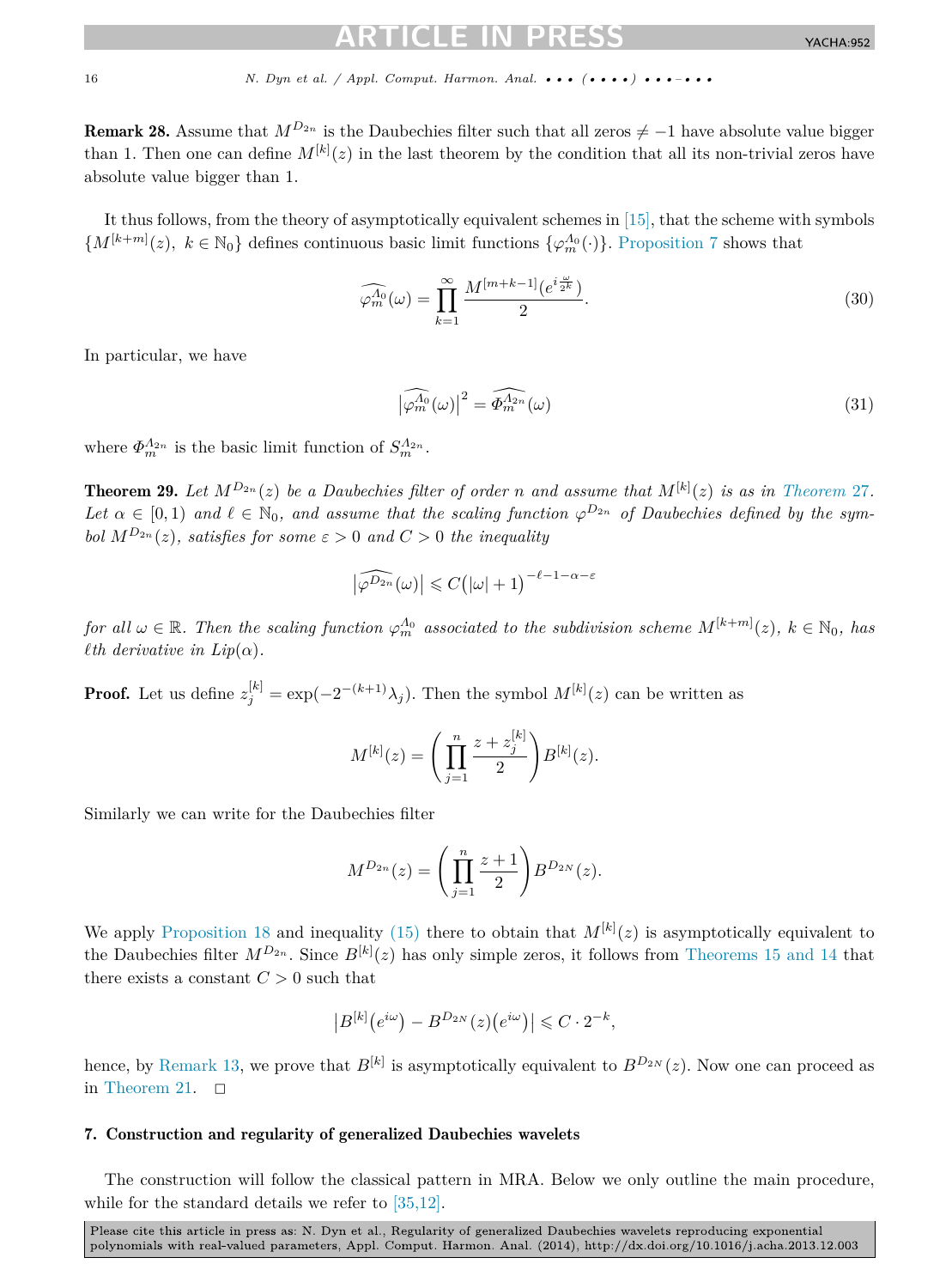YACHA:952

<span id="page-16-0"></span>The following fact is straightforward:

**Proposition 30.** *The functions*  $2^{m/2} \varphi_m^{\Lambda_0}(2^m \cdot -k)$ ,  $m, k \in \mathbb{Z}$ , are orthonormal.

Remark 31. For completeness sake, let us mention that the numerical stability of our subdivision scheme obviously follows from the above statement, however in [\[35\]](#page-18-0) the numerical stability for biorthogonal systems follows from the Riesz-basis property.

**Definition 32.** For each  $m \in \mathbb{N}_0$  we define the linear spaces  $V_m$  by

$$
V_m := \bigg\{ f \in L^2(\mathbb{R}) \bigg| f(t) = \sum_{j \in \mathbb{Z}} c_j \varphi_m^{A_0} (2^m t - j), \sum_{j \in \mathbb{Z}} |c_j|^2 < \infty \bigg\}.
$$

We remark that we could also define  $V_m$  for integers  $m \in \mathbb{Z}$  since the symbols  $a^{[k+m]}(z)$  and the scaling functions  $\Phi_m^{\Lambda_{2n}}$  and  $\varphi_m^{\Lambda_0}$  could be defined for all  $m \in \mathbb{Z}$ .

**Proposition 33.** *The spaces*  $V_m$  *are nested, i.e.,*  $V_m \subset V_{m+1}$  *for all*  $m \in \mathbb{N}_0$ *.* 

**Proof.** Using the product representation  $(30)$  we obtain

$$
\widehat{\varphi_m^{A_0}}(\omega) = \prod_{k=1}^{\infty} \frac{M^{[m+k-1]}(e^{i\frac{\omega}{2^k}})}{2} = \frac{M^{[m]}(e^{i\frac{\omega}{2}})}{2} \widehat{\varphi_{m+1}^{A_0}}\left(\frac{\omega}{2}\right). \tag{32}
$$

Let us write  $M^{[m]}(z) = \sum_{j=-n+1}^{n} \mu_j^{[m]} z^j$  where  $\mu_j^{[m]}$  are *real* numbers. Using elementary techniques in Fourier analysis it is easy to see that Eq. (32) is equivalent to the refinement equation

$$
\varphi_m^{A_0}(t) = \sum_{j=-n+1}^n \mu_j^{[m]} \varphi_{m+1}^{A_0}(2t+j). \tag{33}
$$

Replacing t by  $2^m t$  in (33) we obtain that  $\varphi_m^{A_0}(2^m \cdot) \in V_{m+1}$ . Similarly it follows that  $\varphi_m^{A_0}(2^m t - j) \in V_{m+1}$ for each  $j \in \mathbb{Z}$ .  $\Box$ 

Let us write the refinement equation  $(33)$  in the form used in MRA, namely

$$
\varphi_m^{\Lambda_0}(t) = \sum_{j \in \mathbb{Z}} \mu_{-j}^{[m]} \varphi_{m+1}^{\Lambda_0}(2t - j).
$$

The Daubechies type wavelets  $\psi_m^{A_0}$  are now defined in the classical way, namely by

$$
\psi_m^{A_0}(t) = \sum_{j \in \mathbb{Z}} \nu_j^{[m]} \varphi_{m+1}^{A_0}(2t - j),\tag{34}
$$

where the coefficients  $\{\nu_k^{[m]}\}$  are related to those in (33) by

$$
\nu_j^{[m]} = (-1)^{j+1} \mu_{-1+j}^{[m]}.
$$

Then  $\psi_m^{\Lambda_0}$  has compact support since  $\varphi_{m+1}^{\Lambda_0}$  has compact support. It is a routine exercise to see that the system of functions  $\{2^{m/2}\psi_m^{\Lambda_0}(2^m t - r): r \in \mathbb{Z}\}\$ is orthonormal.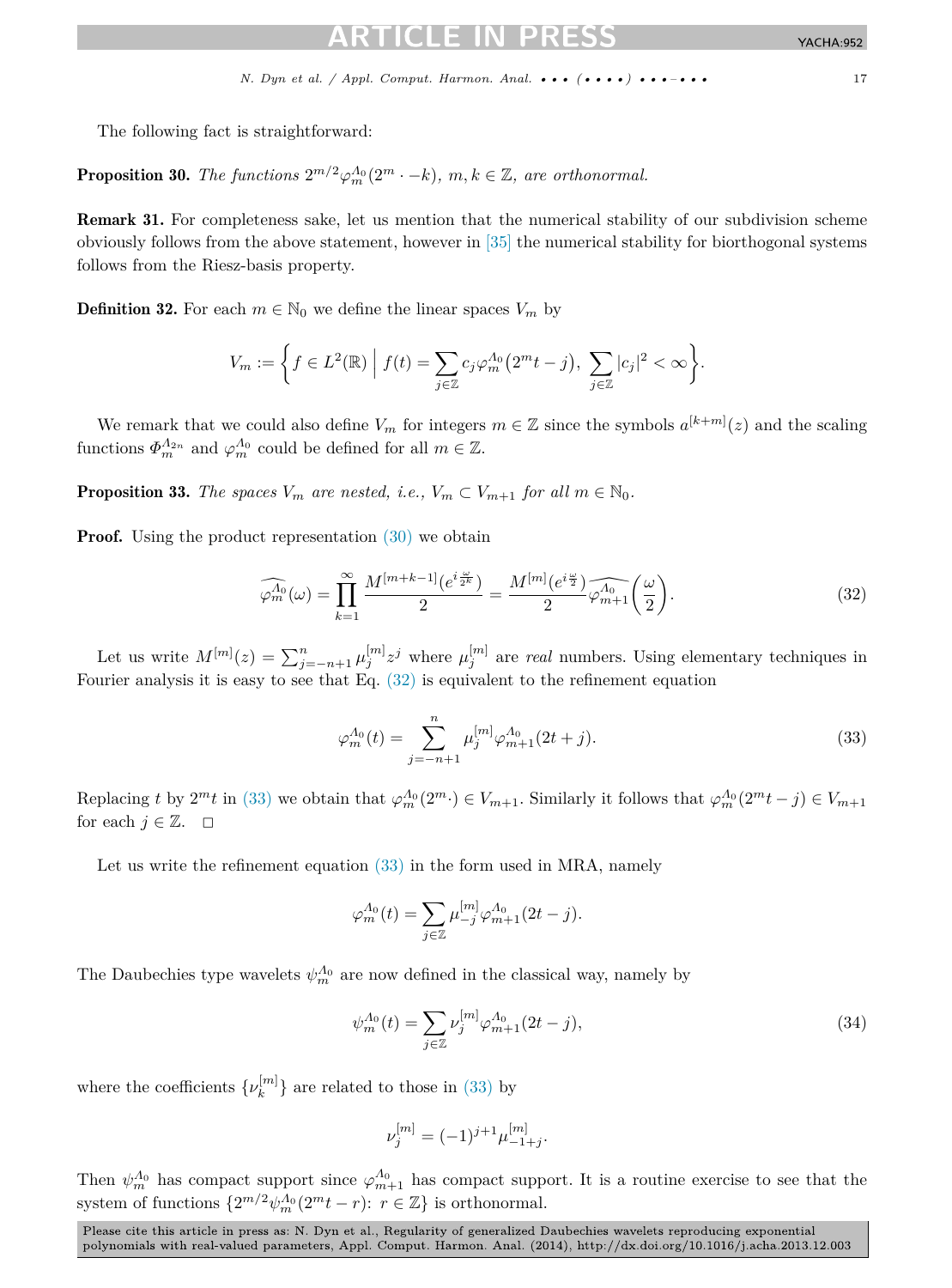<span id="page-17-0"></span>It follows from [\(34\)](#page-16-0) that the smoothness of Daubechies type wavelet  $\psi_m^{A_0}$  is at least as large as that of the scaling function  $\varphi_{m+1}^{A_0}$ . Hence one can apply [Theorem 29](#page-15-0) for an estimate. In this connection the following conjecture seems to be reasonable:

**Conjecture.** The smoothness of the Daubechies type wavelets  $\psi_m^{\Lambda_0}$  is equal to the smoothness of the classical *Daubechies wavelet ψ.*

Finally, let us mention that as usual the wavelet spaces *W<sup>m</sup>* are defined as the orthogonal complement *W<sup>m</sup>* of  $V_m$  in  $V_{m+1}$ , and that the following identity holds:

$$
W_m = \bigg\{ f \in L^2(\mathbb{R}) \; \Big| \; f(t) = \sum_{j \in \mathbb{Z}} c_j 2^{m/2} \psi_m^{\Lambda_0} (2^m t - j), \; \sum_{j \in \mathbb{Z}} |c_j|^2 < \infty \bigg\}.
$$

The concept of reproduction for a non-stationary MRA is defined in the following way, see e.g. [\[35\]:](#page-18-0)

**Definition 34.** A non-stationary multiresolution analysis  $(V_m)_{m\in\mathbb{Z}}$  with compactly supported scaling functions  $\varphi_m$  reproduces a function  $f : \mathbb{R} \to \mathbb{C}$  if for each  $m \in \mathbb{Z}$  there exist complex coefficients  $c_m$  such that

$$
f(x) = \sum_{l \in \mathbb{Z}} c_m \varphi_m \left( 2^m x - l \right). \tag{35}
$$

Let us remark that Definition 34 reduces to the particular case of [Definition 10](#page-4-0) when the subdivision scheme is interpolatory. It is proved in [\[35\]](#page-18-0) that condition [\(27\)](#page-13-0) implies that the MRA  $(V_m)_{m\in\mathbb{Z}}$  of the Daubechies subdivision scheme reproduces the space  $E(\lambda_0, \ldots, \lambda_{n-1})$  and the wavelets  $\psi_m$  have vanishing "exponential" moments in the sense that

$$
\int \psi_m^{A_0}(t)e^{\lambda_j t} dt = 0 \text{ for all } j = 0, \dots, n-1.
$$

# Acknowledgments

The second named author was sponsored partially by the Alexander von Humboldt Foundation and by the Tel-Aviv University, and the second and fourth named authors were sponsored partially by Project DO-2-275/2008 "Astroinformatics" with Bulgarian NSF.

The authors want to thank the referees for the important comments which highly improved the correctness and the readability of the paper.

# References

- [1] [M.Z. Berkolaiko, I.Ya. Novikov, On infinitely smooth compactly supported almost-wavelets, Math. Notes 56 \(3–4\) \(1994\)](http://refhub.elsevier.com/S1063-5203(13)00111-5/bib42654E6F3934s1) [877–883.](http://refhub.elsevier.com/S1063-5203(13)00111-5/bib42654E6F3934s1)
- [2] Ch. [Blatter, Wavelets: A Primer, A.K. Peters, Natick, MA, 1998.](http://refhub.elsevier.com/S1063-5203(13)00111-5/bib626C6174746572s1)
- [3] C.K. [Chui, An Introduction to Wavelets, Academic Press, 1992.](http://refhub.elsevier.com/S1063-5203(13)00111-5/bib4368756931s1)
- [4] C.K. [Chui, Wavelets: A Mathematical Tool for Signal Analysis, SIAM, 1997.](http://refhub.elsevier.com/S1063-5203(13)00111-5/bib4368756932s1)
- [5] C.K. [Chui, J.Z. Wang, On compactly supported spline-wavelets and a duality principle, Trans. Amer. Math. Soc. 330](http://refhub.elsevier.com/S1063-5203(13)00111-5/bib436857613932s1) (1992) [903–915.](http://refhub.elsevier.com/S1063-5203(13)00111-5/bib436857613932s1)
- [6] A. [Cohen, N. Dyn, Nonstationary subdivision schemes and multiresolution analysis, SIAM J. Math. Anal. 26 \(1996\)](http://refhub.elsevier.com/S1063-5203(13)00111-5/bib436F44793936s1) [1745–1769.](http://refhub.elsevier.com/S1063-5203(13)00111-5/bib436F44793936s1)
- [7] I. [Daubechies, Ten Lectures on Wavelets, SIAM, Philadelphia, 1992.](http://refhub.elsevier.com/S1063-5203(13)00111-5/bib64617562656368696573s1)
- [8] C. [de Boor, R.A. DeVore, A. Ron, On the construction of multivariate \(pre\)wavelets, Constr. Approx. 9 \(1993\) 123–166.](http://refhub.elsevier.com/S1063-5203(13)00111-5/bib6465426F6F724465566F7265526F6Es1)
- [9] G. [Deslauriers, S. Dubuc, Symmetric iterative interpolation process, Constr. Approx. 5 \(1989\) 49–68.](http://refhub.elsevier.com/S1063-5203(13)00111-5/bib6465736C617572696572447562756331393839s1)
- [10] N. [Dyn, K. Hormann, M.A. Sabin, Z. Shen, Polynomial reproduction by symmetric subdivision, J. Approx. Theory 155](http://refhub.elsevier.com/S1063-5203(13)00111-5/bib444853533038s1) [\(2008\)](http://refhub.elsevier.com/S1063-5203(13)00111-5/bib444853533038s1) 28–42.